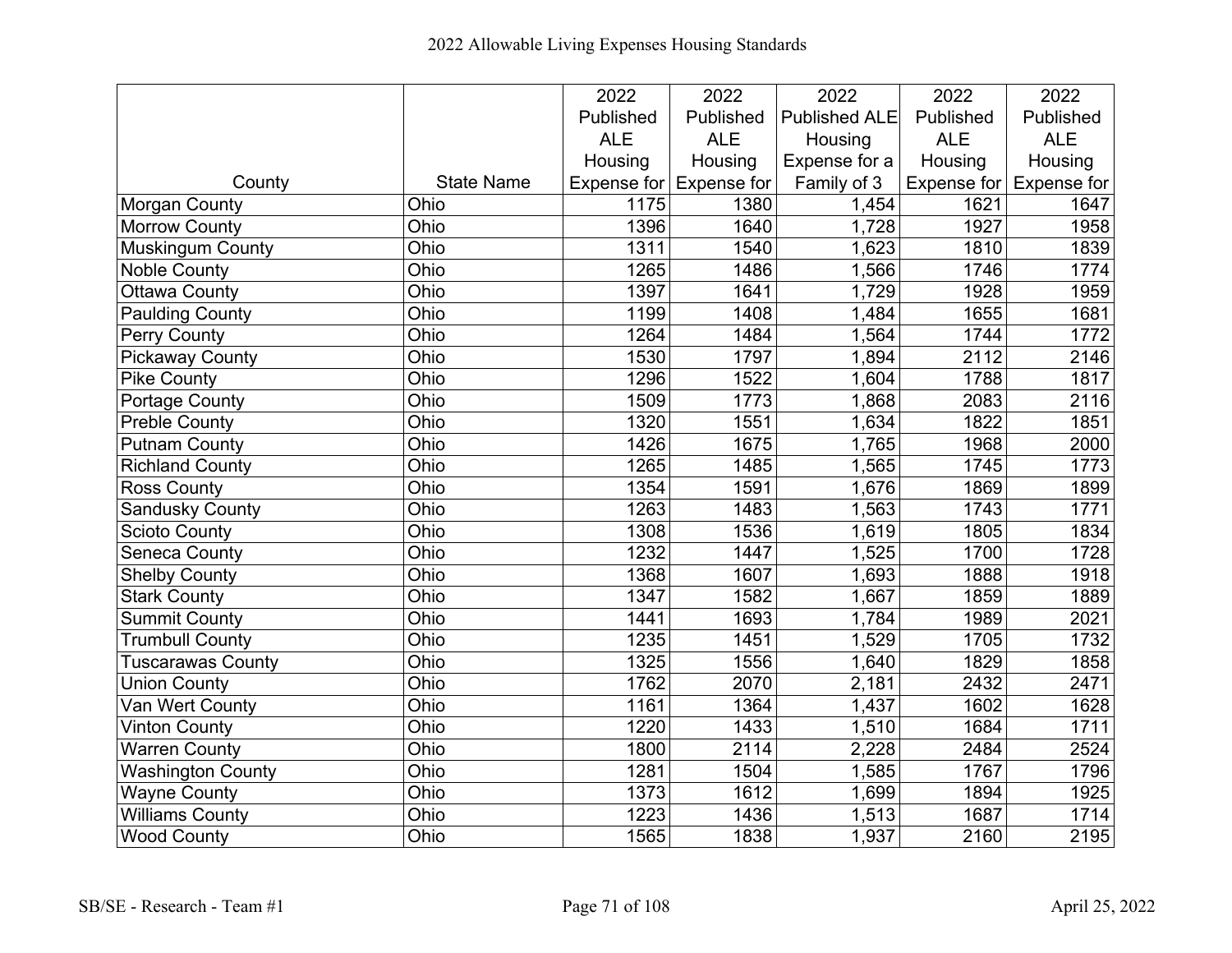|                         |                   | 2022       | 2022                    | 2022                 | 2022              | 2022                            |
|-------------------------|-------------------|------------|-------------------------|----------------------|-------------------|---------------------------------|
|                         |                   | Published  | Published               | <b>Published ALE</b> | Published         | Published                       |
|                         |                   | <b>ALE</b> | <b>ALE</b>              | Housing              | <b>ALE</b>        | <b>ALE</b>                      |
|                         |                   | Housing    | Housing                 | Expense for a        | Housing           | Housing                         |
| County                  | <b>State Name</b> |            | Expense for Expense for | Family of 3          |                   | Expense for $\vert$ Expense for |
| <b>Wyandot County</b>   | Ohio              | 1301       | 1528                    | 1,610                | 1795              | 1824                            |
| <b>Adair County</b>     | Oklahoma          | 1093       | 1284                    | 1,353                | $\overline{1509}$ | 1533                            |
| <b>Alfalfa County</b>   | Oklahoma          | 1171       | 1375                    | 1,449                | 1616              | 1642                            |
| <b>Atoka County</b>     | Oklahoma          | 1289       | 1514                    | 1,595                | 1778              | 1807                            |
| <b>Beaver County</b>    | Oklahoma          | 1256       | 1475                    | 1,554                | 1733              | 1761                            |
| Beckham County          | Oklahoma          | 1459       | 1714                    | 1,806                | 2014              | 2046                            |
| <b>Blaine County</b>    | Oklahoma          | 1180       | 1386                    | 1,461                | 1629              | 1655                            |
| <b>Bryan County</b>     | Oklahoma          | 1226       | 1440                    | 1,517                | 1691              | 1719                            |
| <b>Caddo County</b>     | Oklahoma          | 1184       | 1390                    | 1,465                | 1633              | 1660                            |
| <b>Canadian County</b>  | Oklahoma          | 1589       | 1866                    | 1,966                | 2192              | 2227                            |
| <b>Carter County</b>    | Oklahoma          | 1346       | 1581                    | 1,666                | 1858              | 1888                            |
| <b>Cherokee County</b>  | Oklahoma          | 1255       | 1474                    | 1,553                | 1732              | 1760                            |
| Choctaw County          | Oklahoma          | 1162       | 1365                    | 1,438                | 1603              | 1629                            |
| <b>Cimarron County</b>  | Oklahoma          | 1057       | 1241                    | 1,308                | 1458              | 1482                            |
| <b>Cleveland County</b> | Oklahoma          | 1572       | 1847                    | 1,946                | 2170              | 2205                            |
| <b>Coal County</b>      | Oklahoma          | 1154       | 1355                    | 1,428                | 1592              | 1618                            |
| <b>Comanche County</b>  | Oklahoma          | 1394       | 1637                    | 1,725                | 1923              | 1954                            |
| <b>Cotton County</b>    | Oklahoma          | 1185       | 1391                    | 1,466                | 1635              | 1661                            |
| <b>Craig County</b>     | Oklahoma          | 1202       | 1412                    | 1,488                | 1659              | 1686                            |
| <b>Creek County</b>     | Oklahoma          | 1329       | 1561                    | 1,645                | 1834              | 1864                            |
| <b>Custer County</b>    | Oklahoma          | 1409       | 1655                    | 1,744                | 1945              | 1976                            |
| <b>Delaware County</b>  | Oklahoma          | 1328       | 1560                    | 1,644                | 1833              | 1863                            |
| <b>Dewey County</b>     | Oklahoma          | 1285       | 1509                    | 1,590                | 1773              | 1801                            |
| <b>Ellis County</b>     | Oklahoma          | 1180       | 1386                    | 1,461                | 1629              | 1655                            |
| <b>Garfield County</b>  | Oklahoma          | 1328       | 1559                    | 1,643                | 1832              | 1862                            |
| <b>Garvin County</b>    | Oklahoma          | 1223       | 1437                    | 1,514                | 1688              | 1715                            |
| <b>Grady County</b>     | Oklahoma          | 1412       | 1659                    | 1,748                | 1949              | 1980                            |
| <b>Grant County</b>     | Oklahoma          | 1169       | 1373                    | 1,447                | 1613              | 1639                            |
| <b>Greer County</b>     | Oklahoma          | 1240       | 1457                    | 1,535                | 1712              | 1739                            |
| <b>Harmon County</b>    | Oklahoma          | 1016       | 1194                    | 1,258                | 1403              | 1425                            |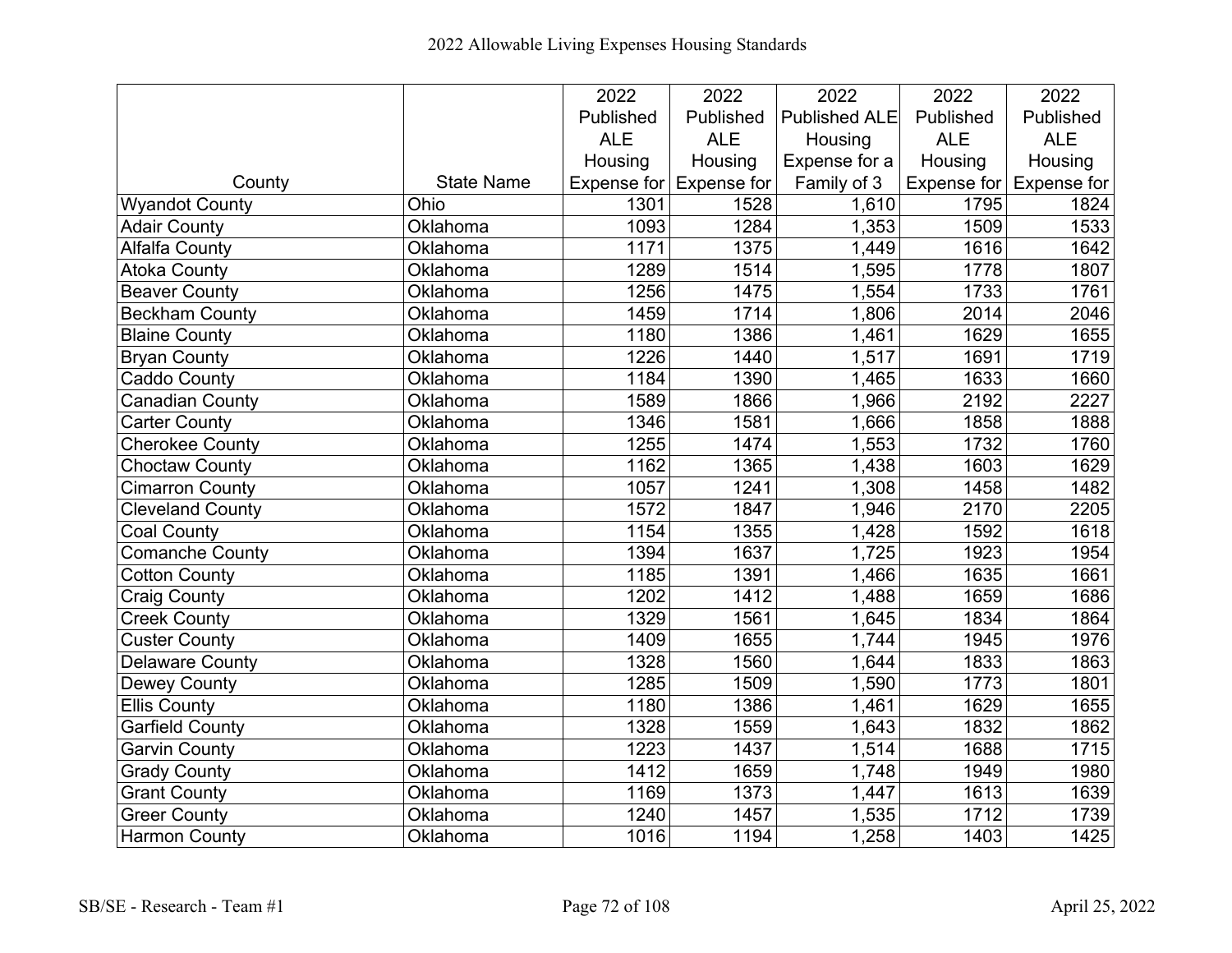|                          |                   | 2022       | 2022                    | 2022                 | 2022       | 2022                            |
|--------------------------|-------------------|------------|-------------------------|----------------------|------------|---------------------------------|
|                          |                   | Published  | Published               | <b>Published ALE</b> | Published  | Published                       |
|                          |                   | <b>ALE</b> | <b>ALE</b>              | Housing              | <b>ALE</b> | <b>ALE</b>                      |
|                          |                   | Housing    | Housing                 | Expense for a        | Housing    | Housing                         |
| County                   | <b>State Name</b> |            | Expense for Expense for | Family of 3          |            | Expense for $\vert$ Expense for |
| <b>Harper County</b>     | Oklahoma          | 1179       | 1385                    | 1,459                | 1627       | 1653                            |
| <b>Haskell County</b>    | Oklahoma          | 1184       | 1390                    | 1,465                | 1633       | 1660                            |
| <b>Hughes County</b>     | Oklahoma          | 1178       | 1384                    | 1,458                | 1626       | 1652                            |
| Jackson County           | Oklahoma          | 1289       | 1514                    | 1,595                | 1778       | 1807                            |
| Jefferson County         | Oklahoma          | 1114       | 1309                    | 1,379                | 1538       | 1562                            |
| Johnston County          | Oklahoma          | 1153       | 1354                    | 1,427                | 1591       | 1617                            |
| <b>Kay County</b>        | Oklahoma          | 1257       | 1477                    | 1,556                | 1735       | 1763                            |
| <b>Kingfisher County</b> | Oklahoma          | 1416       | 1663                    | 1,752                | 1953       | 1985                            |
| <b>Kiowa County</b>      | Oklahoma          | 1169       | 1373                    | 1,447                | 1613       | 1639                            |
| <b>Latimer County</b>    | Oklahoma          | 1143       | 1343                    | 1,415                | 1578       | 1603                            |
| Le Flore County          | Oklahoma          | 1183       | 1389                    | 1,464                | 1632       | 1659                            |
| <b>Lincoln County</b>    | Oklahoma          | 1282       | 1506                    | 1,587                | 1770       | 1798                            |
| Logan County             | Oklahoma          | 1588       | 1865                    | 1,965                | 2191       | 2226                            |
| Love County              | Oklahoma          | 1306       | 1534                    | 1,616                | 1802       | 1831                            |
| <b>McClain County</b>    | Oklahoma          | 1650       | 1938                    | 2,042                | 2277       | 2314                            |
| McCurtain County         | Oklahoma          | 1133       | 1330                    | 1,402                | 1563       | 1588                            |
| <b>McIntosh County</b>   | Oklahoma          | 1193       | 1401                    | 1,476                | 1646       | 1672                            |
| <b>Major County</b>      | Oklahoma          | 1271       | 1493                    | 1,573                | 1754       | 1782                            |
| <b>Marshall County</b>   | Oklahoma          | 1160       | 1363                    | 1,436                | 1601       | 1627                            |
| <b>Mayes County</b>      | Oklahoma          | 1282       | 1506                    | 1,587                | 1770       | 1798                            |
| Murray County            | Oklahoma          | 1179       | 1385                    | 1,459                | 1627       | 1653                            |
| Muskogee County          | Oklahoma          | 1256       | 1476                    | 1,555                | 1734       | 1762                            |
| <b>Noble County</b>      | Oklahoma          | 1327       | 1558                    | 1,642                | 1831       | 1860                            |
| <b>Nowata County</b>     | Oklahoma          | 1236       | 1452                    | 1,530                | 1706       | 1733                            |
| Okfuskee County          | Oklahoma          | 1116       | 1311                    | 1,381                | 1540       | 1565                            |
| Oklahoma County          | Oklahoma          | 1534       | 1802                    | 1,899                | 2117       | 2152                            |
| <b>Okmulgee County</b>   | Oklahoma          | 1210       | 1421                    | 1,497                | 1669       | 1696                            |
| <b>Osage County</b>      | Oklahoma          | 1396       | 1640                    | 1,728                | 1927       | 1958                            |
| <b>Ottawa County</b>     | Oklahoma          | 1146       | 1346                    | 1,418                | 1581       | 1607                            |
| <b>Pawnee County</b>     | Oklahoma          | 1305       | 1533                    | 1,615                | 1801       | 1830                            |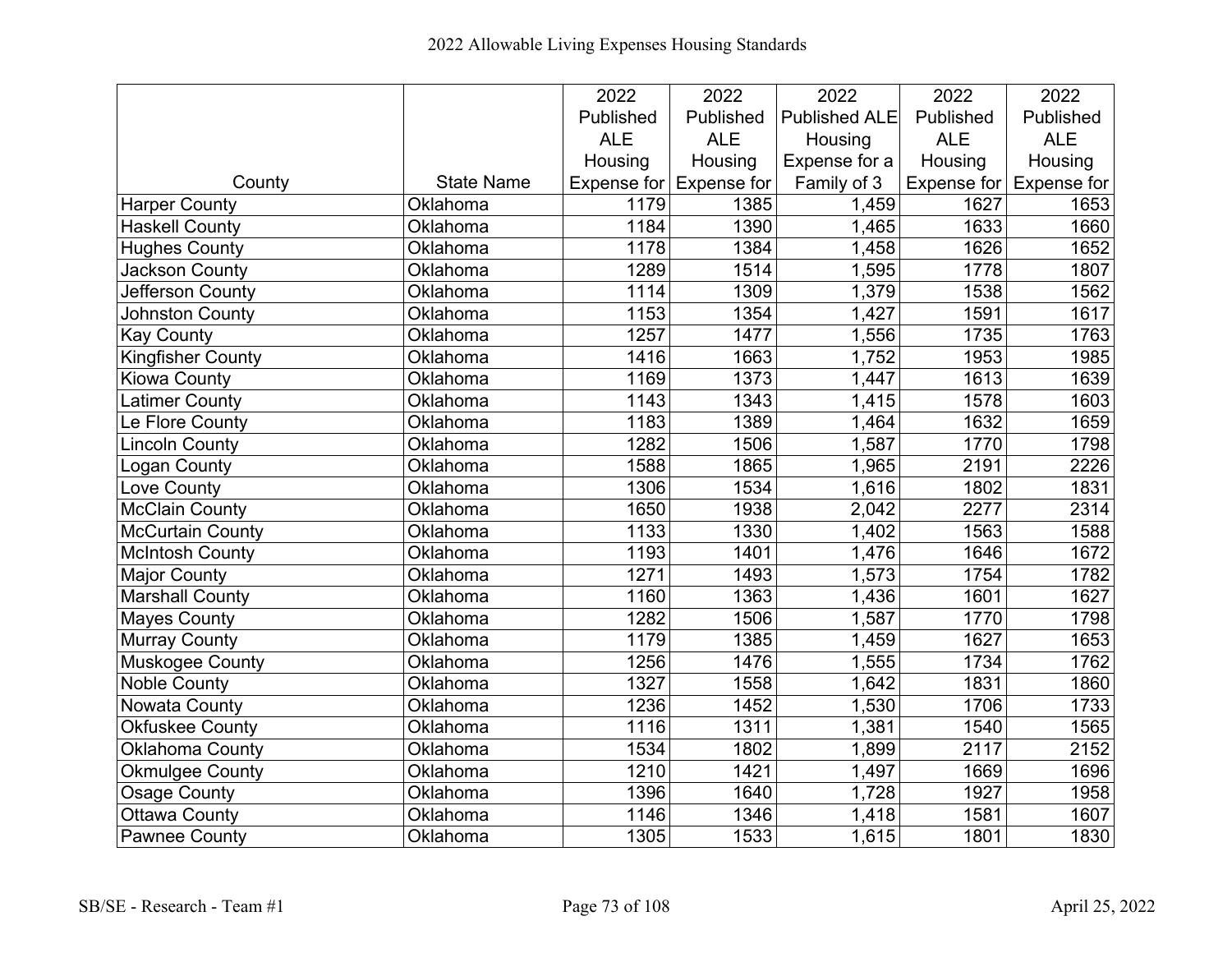|                           |                   | 2022        | 2022               | 2022                 | 2022              | 2022                    |
|---------------------------|-------------------|-------------|--------------------|----------------------|-------------------|-------------------------|
|                           |                   | Published   | Published          | <b>Published ALE</b> | Published         | Published               |
|                           |                   | <b>ALE</b>  | <b>ALE</b>         | Housing              | <b>ALE</b>        | <b>ALE</b>              |
|                           |                   | Housing     | Housing            | Expense for a        | Housing           | Housing                 |
| County                    | <b>State Name</b> | Expense for | <b>Expense for</b> | Family of 3          |                   | Expense for Expense for |
| <b>Payne County</b>       | Oklahoma          | 1481        | 1740               | 1,833                | 2044              | 2077                    |
| <b>Pittsburg County</b>   | Oklahoma          | 1197        | 1406               | 1,482                | 1652              | 1679                    |
| <b>Pontotoc County</b>    | Oklahoma          | 1336        | 1569               | 1,653                | 1843              | 1873                    |
| Pottawatomie County       | Oklahoma          | 1307        | 1535               | 1,618                | 1804              | 1833                    |
| Pushmataha County         | Oklahoma          | 1138        | 1337               | 1,409                | 1571              | 1596                    |
| <b>Roger Mills County</b> | Oklahoma          | 1298        | 1525               | 1,607                | 1792              | 1821                    |
| <b>Rogers County</b>      | Oklahoma          | 1512        | 1776               | 1,871                | 2086              | 2120                    |
| Seminole County           | Oklahoma          | 1167        | 1370               | $\overline{1,}444$   | $\frac{1}{16}$ 10 | 1636                    |
| Sequoyah County           | Oklahoma          | 1192        | 1400               | 1,475                | 1645              | 1671                    |
| <b>Stephens County</b>    | Oklahoma          | 1269        | 1491               | 1,571                | 1752              | 1780                    |
| <b>Texas County</b>       | Oklahoma          | 1319        | 1550               | 1,633                | 1821              | 1850                    |
| <b>Tillman County</b>     | Oklahoma          | 1122        | 1317               | 1,388                | 1548              | 1573                    |
| Tulsa County              | Oklahoma          | 1527        | 1794               | 1,890                | 2107              | 2141                    |
| <b>Wagoner County</b>     | Oklahoma          | 1479        | 1737               | 1,830                | 2040              | 2073                    |
| <b>Washington County</b>  | Oklahoma          | 1328        | 1559               | 1,643                | 1832              | 1862                    |
| <b>Washita County</b>     | Oklahoma          | 1201        | 1410               | 1,486                | 1657              | 1684                    |
| <b>Woods County</b>       | Oklahoma          | 1252        | 1470               | 1,549                | 1727              | 1755                    |
| <b>Woodward County</b>    | Oklahoma          | 1357        | 1594               | 1,680                | 1873              | 1903                    |
| <b>Baker County</b>       | Oregon            | 1408        | 1654               | 1,743                | 1943              | 1975                    |
| <b>Benton County</b>      | Oregon            | 1908        | 2241               | 2,361                | 2633              | 2675                    |
| <b>Clackamas County</b>   | Oregon            | 2118        | 2487               | 2,621                | 2922              | 2970                    |
| <b>Clatsop County</b>     | Oregon            | 1700        | 1997               | 2,104                | 2346              | 2384                    |
| <b>Columbia County</b>    | Oregon            | 1691        | 1986               | 2,093                | 2334              | 2371                    |
| <b>Coos County</b>        | Oregon            | 1506        | 1769               | 1,864                | 2078              | 2112                    |
| <b>Crook County</b>       | Oregon            | 1559        | 1832               | 1,930                | 2152              | 2187                    |
| <b>Curry County</b>       | Oregon            | 1620        | 1903               | 2,005                | 2236              | 2272                    |
| <b>Deschutes County</b>   | Oregon            | 1847        | 2169               | 2,286                | 2549              | 2590                    |
| Douglas County            | Oregon            | 1496        | 1757               | 1,851                | 2064              | 2097                    |
| <b>Gilliam County</b>     | Oregon            | 1330        | 1562               | 1,646                | 1835              | 1865                    |
| <b>Grant County</b>       | Oregon            | 1218        | 1430               | 1,507                | 1680              | 1707                    |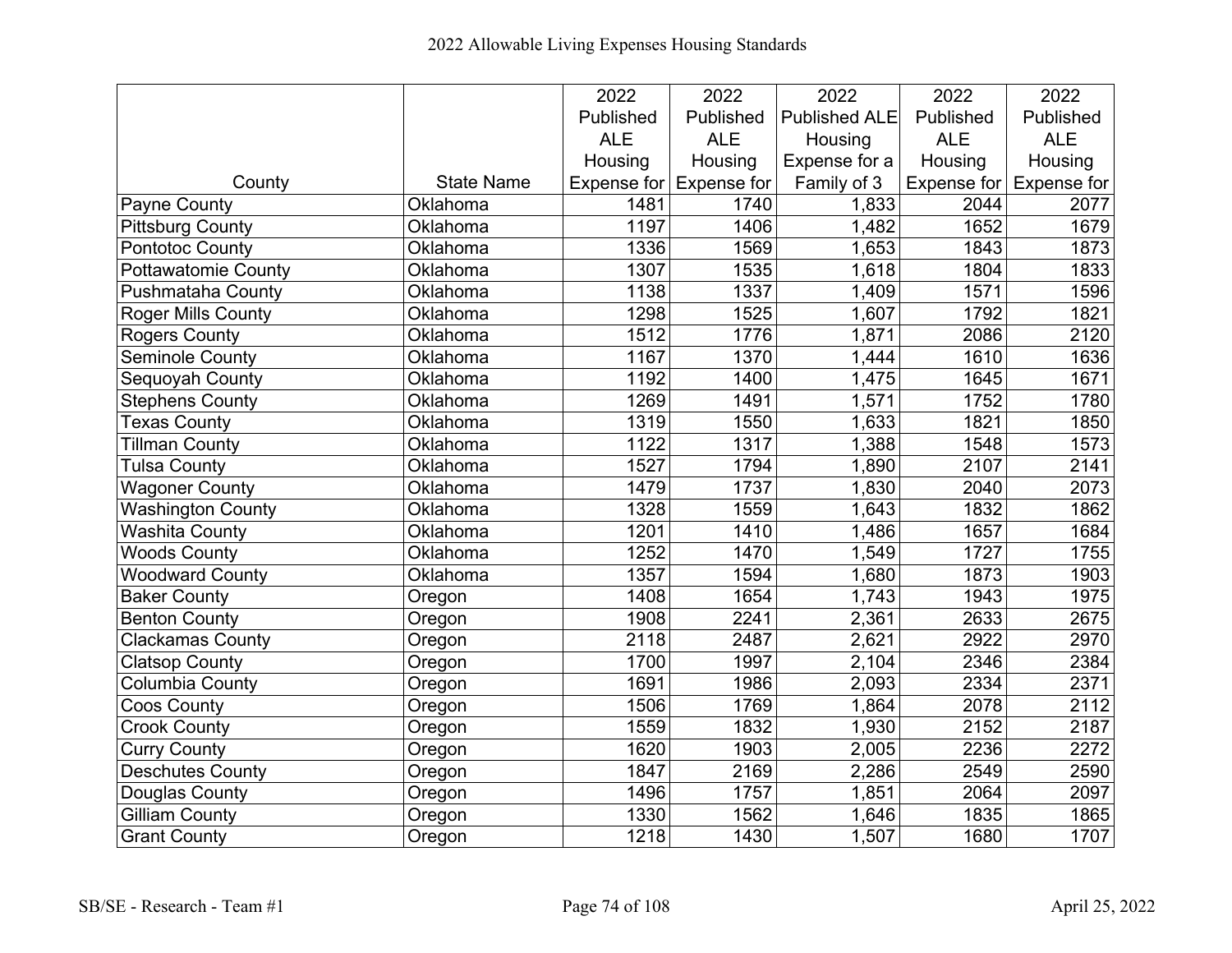|                          |                   | 2022       | 2022                    | 2022                 | 2022              | 2022                            |
|--------------------------|-------------------|------------|-------------------------|----------------------|-------------------|---------------------------------|
|                          |                   | Published  | Published               | <b>Published ALE</b> | Published         | Published                       |
|                          |                   | <b>ALE</b> | <b>ALE</b>              | Housing              | <b>ALE</b>        | <b>ALE</b>                      |
|                          |                   | Housing    | Housing                 | Expense for a        | Housing           | Housing                         |
| County                   | <b>State Name</b> |            | Expense for Expense for | Family of 3          |                   | Expense for $\vert$ Expense for |
| <b>Harney County</b>     | Oregon            | 1218       | 1430                    | 1,507                | 1680              | 1707                            |
| <b>Hood River County</b> | Oregon            | 1813       | 2130                    | 2,244                | 2502              | 2542                            |
| <b>Jackson County</b>    | Oregon            | 1706       | 2004                    | 2,112                | 2355              | 2393                            |
| Jefferson County         | Oregon            | 1391       | 1633                    | 1,721                | 1919              | 1950                            |
| Josephine County         | Oregon            | 1590       | 1868                    | 1,968                | 2194              | 2230                            |
| <b>Klamath County</b>    | Oregon            | 1378       | 1619                    | 1,706                | 1902              | 1933                            |
| <b>Lake County</b>       | Oregon            | 1349       | 1584                    | 1,669                | 1861              | 1891                            |
| Lane County              | Oregon            | 1702       | 2000                    | 2,107                | 2349              | 2387                            |
| <b>Lincoln County</b>    | Oregon            | 1569       | 1843                    | 1,942                | 2165              | 2200                            |
| <b>Linn County</b>       | Oregon            | 1594       | 1872                    | 1,973                | 2200              | 2235                            |
| <b>Malheur County</b>    | Oregon            | 1324       | 1555                    | 1,639                | 1827              | 1857                            |
| <b>Marion County</b>     | Oregon            | 1705       | 2002                    | 2,110                | 2353              | 2391                            |
| <b>Morrow County</b>     | Oregon            | 1370       | 1610                    | 1,696                | 1891              | 1922                            |
| <b>Multnomah County</b>  | Oregon            | 2047       | 2404                    | 2,533                | 2824              | 2870                            |
| <b>Polk County</b>       | Oregon            | 1728       | 2030                    | 2,139                | 2385              | 2423                            |
| Sherman County           | Oregon            | 1420       | 1668                    | 1,758                | 1960              | 1992                            |
| <b>Tillamook County</b>  | Oregon            | 1526       | 1792                    | 1,888                | 2105              | 2139                            |
| <b>Umatilla County</b>   | Oregon            | 1458       | 1713                    | 1,805                | 2013              | 2045                            |
| <b>Union County</b>      | Oregon            | 1412       | 1659                    | 1,748                | 1949              | 1980                            |
| <b>Wallowa County</b>    | Oregon            | 1540       | 1809                    | 1,906                | 2125              | 2159                            |
| <b>Wasco County</b>      | Oregon            | 1533       | 1800                    | 1,897                | 2115              | 2149                            |
| <b>Washington County</b> | Oregon            | 2089       | 2454                    | 2,586                | 2883              | 2930                            |
| <b>Wheeler County</b>    | Oregon            | 1240       | 1457                    | 1,535                | $\overline{17}12$ | 1739                            |
| <b>Yamhill County</b>    | Oregon            | 1811       | 2127                    | 2,241                | 2499              | 2539                            |
| <b>Adams County</b>      | Pennsylvania      | 1708       | 2006                    | 2,114                | 2357              | 2395                            |
| <b>Allegheny County</b>  | Pennsylvania      | 1544       | 1814                    | 1,911                | 2131              | 2165                            |
| <b>Armstrong County</b>  | Pennsylvania      | 1313       | 1542                    | 1,625                | 1812              | 1841                            |
| <b>Beaver County</b>     | Pennsylvania      | 1437       | 1687                    | 1,778                | 1982              | 2014                            |
| <b>Bedford County</b>    | Pennsylvania      | 1319       | 1549                    | 1,632                | 1820              | 1849                            |
| <b>Berks County</b>      | Pennsylvania      | 1689       | 1983                    | 2,090                | 2330              | 2368                            |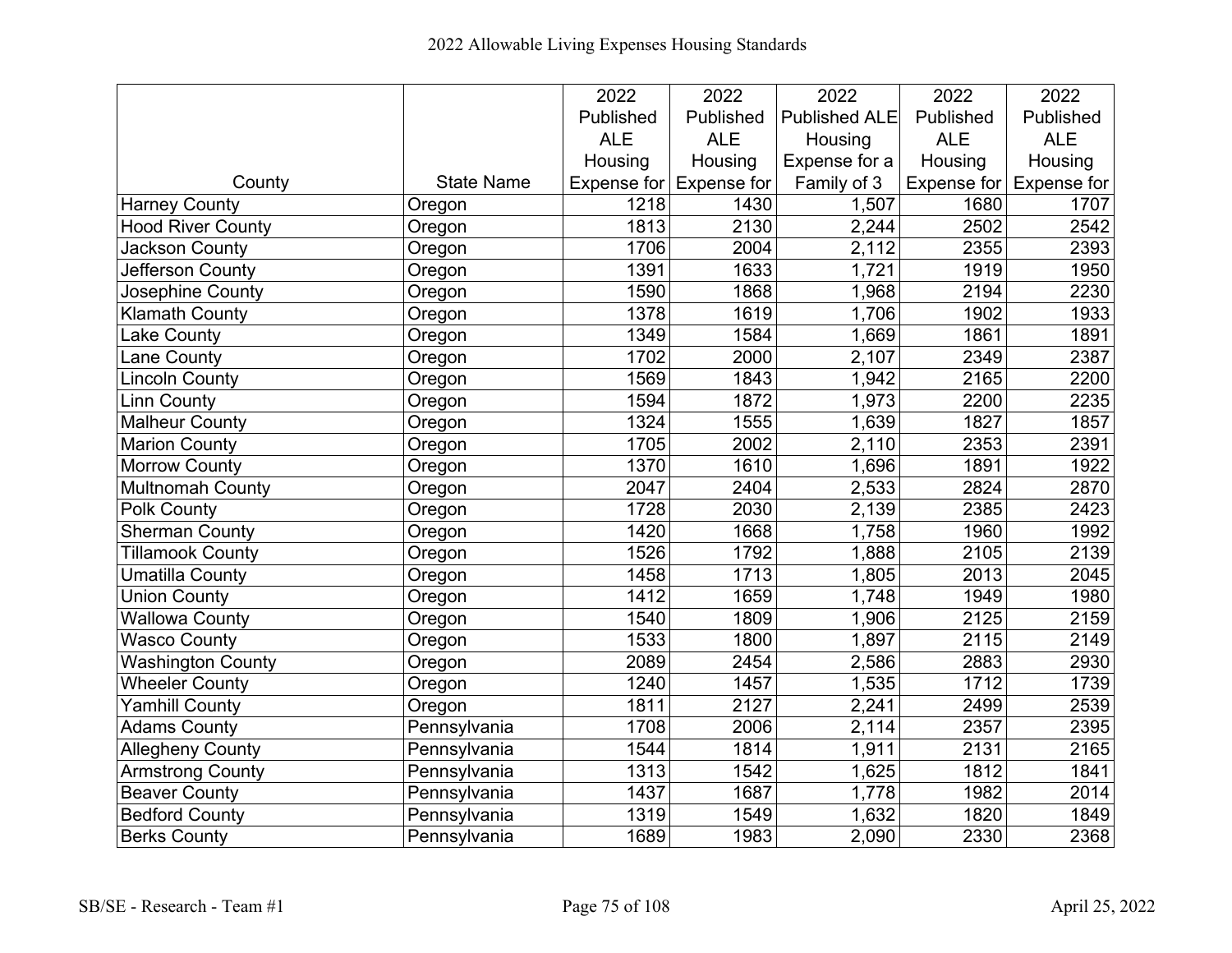|                          |                   | 2022        | 2022               | 2022                 | 2022        | 2022        |
|--------------------------|-------------------|-------------|--------------------|----------------------|-------------|-------------|
|                          |                   | Published   | Published          | <b>Published ALE</b> | Published   | Published   |
|                          |                   | <b>ALE</b>  | <b>ALE</b>         | Housing              | <b>ALE</b>  | <b>ALE</b>  |
|                          |                   | Housing     | Housing            | Expense for a        | Housing     | Housing     |
| County                   | <b>State Name</b> | Expense for | <b>Expense for</b> | Family of 3          | Expense for | Expense for |
| <b>Blair County</b>      | Pennsylvania      | 1286        | 1511               | 1,592                | 1775        | 1804        |
| <b>Bradford County</b>   | Pennsylvania      | 1338        | 1572               | 1,656                | 1846        | 1876        |
| <b>Bucks County</b>      | Pennsylvania      | 2237        | 2627               | 2,768                | 3086        | 3136        |
| <b>Butler County</b>     | Pennsylvania      | 1694        | 1989               | 2,096                | 2337        | 2375        |
| Cambria County           | Pennsylvania      | 1241        | 1458               | 1,536                | 1713        | 1740        |
| <b>Cameron County</b>    | Pennsylvania      | 1180        | 1386               | 1,461                | 1629        | 1655        |
| <b>Carbon County</b>     | Pennsylvania      | 1471        | 1728               | 1,821                | 2030        | 2063        |
| <b>Centre County</b>     | Pennsylvania      | 1732        | 2034               | $\overline{2}$ , 143 | 2389        | 2428        |
| <b>Chester County</b>    | Pennsylvania      | 2353        | 2763               | 2,912                | 3247        | 3299        |
| Clarion County           | Pennsylvania      | 1246        | 1463               | 1,542                | 1719        | 1747        |
| <b>Clearfield County</b> | Pennsylvania      | 1220        | 1433               | 1,510                | 1684        | 1711        |
| <b>Clinton County</b>    | Pennsylvania      | 1339        | 1572               | 1,657                | 1848        | 1877        |
| Columbia County          | Pennsylvania      | 1396        | 1640               | 1,728                | 1927        | 1958        |
| Crawford County          | Pennsylvania      | 1286        | 1511               | 1,592                | 1775        | 1804        |
| <b>Cumberland County</b> | Pennsylvania      | 1672        | 1963               | 2,069                | 2307        | 2344        |
| Dauphin County           | Pennsylvania      | 1587        | 1864               | 1,964                | 2190        | 2225        |
| <b>Delaware County</b>   | Pennsylvania      | 2000        | 2349               | 2,475                | 2760        | 2804        |
| <b>Elk County</b>        | Pennsylvania      | 1214        | 1426               | 1,503                | 1676        | 1703        |
| <b>Erie County</b>       | Pennsylvania      | 1395        | 1638               | 1,726                | 1924        | 1956        |
| <b>Fayette County</b>    | Pennsylvania      | 1267        | 1488               | 1,568                | 1748        | 1777        |
| <b>Forest County</b>     | Pennsylvania      | 1067        | 1254               | 1,321                | 1473        | 1497        |
| <b>Franklin County</b>   | Pennsylvania      | 1563        | 1835               | 1,934                | 2156        | 2191        |
| <b>Fulton County</b>     | Pennsylvania      | 1408        | 1654               | 1,743                | 1943        | 1975        |
| <b>Greene County</b>     | Pennsylvania      | 1274        | 1497               | 1,577                | 1758        | 1787        |
| Huntingdon County        | Pennsylvania      | 1330        | 1562               | 1,646                | 1835        | 1865        |
| <b>Indiana County</b>    | Pennsylvania      | 1337        | 1571               | 1,655                | 1845        | 1875        |
| Jefferson County         | Pennsylvania      | 1200        | 1409               | 1,485                | 1656        | 1683        |
| Juniata County           | Pennsylvania      | 1322        | 1553               | 1,636                | 1824        | 1854        |
| Lackawanna County        | Pennsylvania      | 1530        | 1796               | 1,893                | 2111        | 2145        |
| <b>Lancaster County</b>  | Pennsylvania      | 1685        | 1980               | 2,086                | 2326        | 2363        |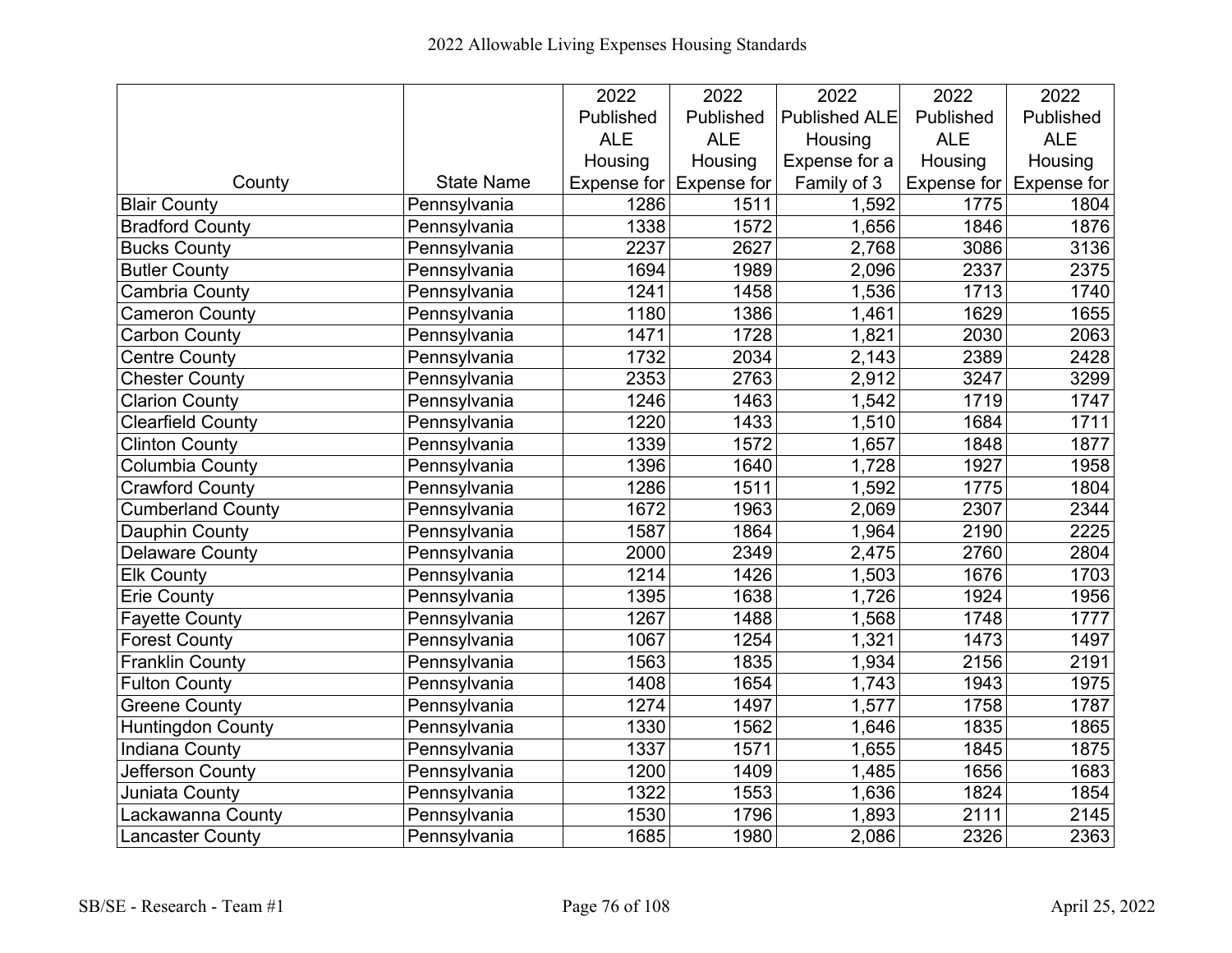|                            |                   | 2022        | 2022               | 2022                 | 2022        | 2022        |
|----------------------------|-------------------|-------------|--------------------|----------------------|-------------|-------------|
|                            |                   | Published   | Published          | <b>Published ALE</b> | Published   | Published   |
|                            |                   | <b>ALE</b>  | <b>ALE</b>         | Housing              | <b>ALE</b>  | <b>ALE</b>  |
|                            |                   | Housing     | Housing            | Expense for a        | Housing     | Housing     |
| County                     | <b>State Name</b> | Expense for | <b>Expense for</b> | Family of 3          | Expense for | Expense for |
| <b>Lawrence County</b>     | Pennsylvania      | 1312        | 1541               | 1,624                | 1811        | 1840        |
| Lebanon County             | Pennsylvania      | 1538        | 1806               | 1,903                | 2122        | 2156        |
| Lehigh County              | Pennsylvania      | 1770        | 2078               | 2,190                | 2442        | 2481        |
| Luzerne County             | Pennsylvania      | 1422        | 1670               | 1,760                | 1962        | 1994        |
| ycoming County             | Pennsylvania      | 1420        | 1667               | 1,757                | 1959        | 1991        |
| <b>McKean County</b>       | Pennsylvania      | 1148        | 1349               | 1,421                | 1584        | 1610        |
| <b>Mercer County</b>       | Pennsylvania      | 1309        | 1537               | 1,620                | 1806        | 1835        |
| <b>Mifflin County</b>      | Pennsylvania      | 1312        | 1541               | 1,624                | 1811        | 1840        |
| <b>Monroe County</b>       | Pennsylvania      | 1817        | $\overline{2134}$  | 2,249                | 2508        | 2548        |
| <b>Montgomery County</b>   | Pennsylvania      | 2183        | 2564               | 2,702                | 3013        | 3061        |
| <b>Montour County</b>      | Pennsylvania      | 1508        | 1771               | 1,866                | 2081        | 2114        |
| <b>Northampton County</b>  | Pennsylvania      | 1824        | 2142               | 2,257                | 2517        | 2557        |
| Northumberland County      | Pennsylvania      | 1318        | 1548               | 1,631                | 1819        | 1848        |
| Perry County               | Pennsylvania      | 1542        | 1812               | 1,909                | 2129        | 2163        |
| Philadelphia County        | Pennsylvania      | 1497        | 1758               | 1,853                | 2066        | 2099        |
| <b>Pike County</b>         | Pennsylvania      | 1714        | 2013               | 2,121                | 2365        | 2403        |
| <b>Potter County</b>       | Pennsylvania      | 1269        | 1491               | 1,571                | 1752        | 1780        |
| Schuylkill County          | Pennsylvania      | 1330        | 1562               | 1,646                | 1835        | 1865        |
| <b>Snyder County</b>       | Pennsylvania      | 1406        | 1651               | 1,740                | 1940        | 1971        |
| <b>Somerset County</b>     | Pennsylvania      | 1264        | 1484               | 1,564                | 1744        | 1772        |
| <b>Sullivan County</b>     | Pennsylvania      | 1301        | 1528               | 1,610                | 1795        | 1824        |
| Susquehanna County         | Pennsylvania      | 1423        | 1671               | 1,761                | 1964        | 1995        |
| <b>Tioga County</b>        | Pennsylvania      | 1393        | 1636               | 1,724                | 1922        | 1953        |
| <b>Union County</b>        | Pennsylvania      | 1569        | 1843               | 1,942                | 2165        | 2200        |
| <b>Venango County</b>      | Pennsylvania      | 1182        | 1388               | 1,463                | 1631        | 1658        |
| <b>Warren County</b>       | Pennsylvania      | 1190        | 1398               | 1,473                | 1642        | 1669        |
| <b>Washington County</b>   | Pennsylvania      | 1532        | 1799               | 1,896                | 2114        | 2148        |
| <b>Wayne County</b>        | Pennsylvania      | 1547        | 1816               | 1,914                | 2134        | 2169        |
| <b>Westmoreland County</b> | Pennsylvania      | 1428        | 1677               | 1,767                | 1970        | 2002        |
| <b>Wyoming County</b>      | Pennsylvania      | 1498        | 1759               | 1,854                | 2067        | 2101        |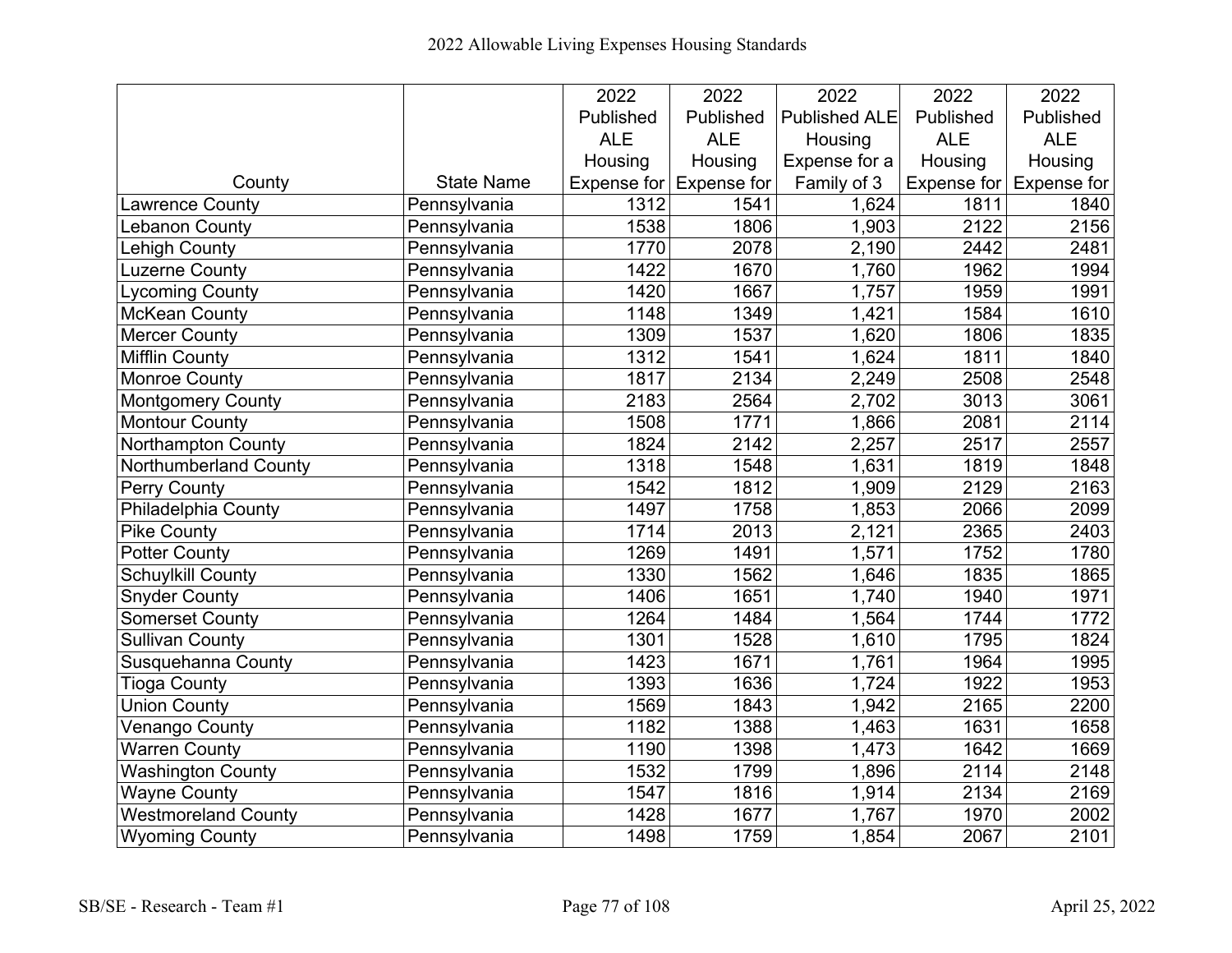|                            |                       | 2022       | 2022                    | 2022                 | 2022       | 2022                            |
|----------------------------|-----------------------|------------|-------------------------|----------------------|------------|---------------------------------|
|                            |                       | Published  | Published               | <b>Published ALE</b> | Published  | Published                       |
|                            |                       | <b>ALE</b> | <b>ALE</b>              | Housing              | <b>ALE</b> | <b>ALE</b>                      |
|                            |                       | Housing    | Housing                 | Expense for a        | Housing    | Housing                         |
| County                     | <b>State Name</b>     |            | Expense for Expense for | Family of 3          |            | Expense for $\vert$ Expense for |
| <b>York County</b>         | Pennsylvania          | 1679       | 1972                    | 2,078                | 2317       | 2354                            |
| <b>Bristol County</b>      | Rhode Island          | 2330       | $\overline{2737}$       | 2,884                | 3216       | 3268                            |
| <b>Kent County</b>         | Rhode Island          | 1930       | 2266                    | 2,388                | 2663       | 2706                            |
| <b>Newport County</b>      | Rhode Island          | 2282       | 2680                    | 2,824                | 3149       | 3200                            |
| <b>Providence County</b>   | Rhode Island          | 1899       | 2230                    | 2,350                | 2620       | 2663                            |
| Washington County          | Rhode Island          | 2104       | 2471                    | 2,604                | 2903       | 2950                            |
| <b>Abbeville County</b>    | South Carolina        | 1172       | 1376                    | 1,450                | 1617       | 1643                            |
| <b>Aiken County</b>        | South Carolina        | 1335       | 1568                    | 1,652                | 1842       | 1872                            |
| <b>Allendale County</b>    | South Carolina        | 1088       | 1278                    | 1,347                | 1502       | 1526                            |
| <b>Anderson County</b>     | South Carolina        | 1308       | 1536                    | 1,619                | 1805       | $\overline{1834}$               |
| <b>Bamberg County</b>      | South Carolina        | 1227       | 1442                    | 1,519                | 1694       | 1721                            |
| <b>Barnwell County</b>     | South Carolina        | 1321       | 1552                    | 1,635                | 1823       | 1852                            |
| <b>Beaufort County</b>     | <b>South Carolina</b> | 1823       | 2141                    | 2,256                | 2515       | 2556                            |
| <b>Berkeley County</b>     | South Carolina        | 1538       | 1806                    | 1,903                | 2122       | 2156                            |
| Calhoun County             | South Carolina        | 1412       | 1658                    | 1,747                | 1948       | 1979                            |
| Charleston County          | South Carolina        | 1887       | 2217                    | 2,336                | 2605       | 2647                            |
| <b>Cherokee County</b>     | South Carolina        | 1177       | 1383                    | 1,457                | 1625       | 1651                            |
| <b>Chester County</b>      | South Carolina        | 1194       | 1403                    | 1,478                | 1648       | 1675                            |
| <b>Chesterfield County</b> | South Carolina        | 1127       | 1324                    | 1,395                | 1555       | 1581                            |
| <b>Clarendon County</b>    | South Carolina        | 1227       | 1441                    | 1,518                | 1693       | 1720                            |
| Colleton County            | South Carolina        | 1315       | 1544                    | 1,627                | 1814       | 1843                            |
| <b>Darlington County</b>   | South Carolina        | 1226       | 1440                    | 1,517                | 1691       | 1719                            |
| <b>Dillon County</b>       | South Carolina        | 1138       | 1337                    | 1,409                | 1571       | 1596                            |
| <b>Dorchester County</b>   | South Carolina        | 1634       | 1919                    | 2,022                | 2255       | 2291                            |
| <b>Edgefield County</b>    | South Carolina        | 1341       | 1575                    | 1,660                | 1851       | 1881                            |
| <b>Fairfield County</b>    | South Carolina        | 1330       | 1562                    | 1,646                | 1835       | 1865                            |
| <b>Florence County</b>     | South Carolina        | 1349       | 1585                    | 1,670                | 1862       | 1892                            |
| Georgetown County          | South Carolina        | 1578       | 1853                    | 1,953                | 2178       | 2213                            |
| <b>Greenville County</b>   | South Carolina        | 1466       | 1721                    | 1,814                | 2023       | 2055                            |
| <b>Greenwood County</b>    | South Carolina        | 1248       | 1466                    | 1,545                | 1723       | 1750                            |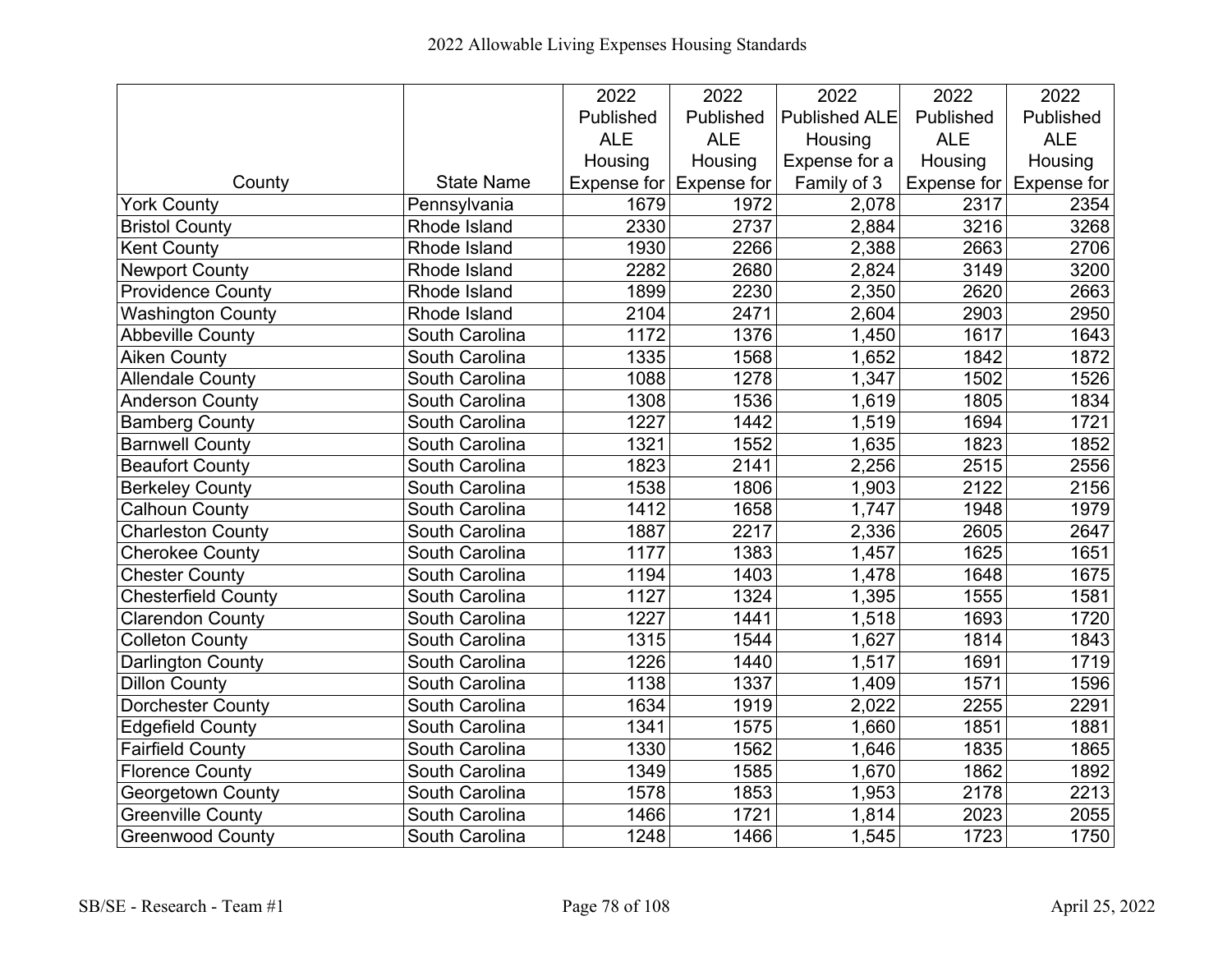|                            |                       | 2022       | 2022                    | 2022                 | 2022       | 2022                            |
|----------------------------|-----------------------|------------|-------------------------|----------------------|------------|---------------------------------|
|                            |                       | Published  | Published               | <b>Published ALE</b> | Published  | Published                       |
|                            |                       | <b>ALE</b> | <b>ALE</b>              | Housing              | <b>ALE</b> | <b>ALE</b>                      |
|                            |                       | Housing    | Housing                 | Expense for a        | Housing    | Housing                         |
| County                     | <b>State Name</b>     |            | Expense for Expense for | Family of 3          |            | Expense for $\vert$ Expense for |
| Hampton County             | South Carolina        | 1294       | 1519                    | 1,601                | 1785       | 1814                            |
| <b>Horry County</b>        | South Carolina        | 1432       | 1682                    | 1,772                | 1976       | 2008                            |
| <b>Jasper County</b>       | South Carolina        | 1412       | 1659                    | 1,748                | 1949       | 1980                            |
| <b>Kershaw County</b>      | South Carolina        | 1328       | 1560                    | 1,644                | 1833       | 1863                            |
| Lancaster County           | South Carolina        | 1504       | 1767                    | 1,862                | 2076       | 2110                            |
| Laurens County             | South Carolina        | 1265       | 1486                    | 1,566                | 1746       | 1774                            |
| Lee County                 | South Carolina        | 1257       | 1477                    | 1,556                | 1735       | 1763                            |
| <b>Lexington County</b>    | South Carolina        | 1405       | 1650                    | 1,739                | 1939       | 1970                            |
| <b>McCormick County</b>    | South Carolina        | 1360       | 1597                    | 1,683                | 1877       | 1907                            |
| <b>Marion County</b>       | South Carolina        | 1124       | 1320                    | 1,391                | 1551       | $\overline{1576}$               |
| <b>Marlboro County</b>     | South Carolina        | 1101       | 1293                    | 1,363                | 1520       | 1544                            |
| <b>Newberry County</b>     | South Carolina        | 1340       | 1573                    | 1,658                | 1849       | 1879                            |
| Oconee County              | South Carolina        | 1363       | 1601                    | 1,687                | 1881       | 1911                            |
| Orangeburg County          | South Carolina        | 1321       | 1552                    | 1,635                | 1823       | 1852                            |
| <b>Pickens County</b>      | South Carolina        | 1319       | 1550                    | 1,633                | 1821       | 1850                            |
| <b>Richland County</b>     | <b>South Carolina</b> | 1498       | 1759                    | 1,854                | 2067       | 2101                            |
| Saluda County              | South Carolina        | 1315       | 1545                    | 1,628                | 1815       | 1845                            |
| <b>Spartanburg County</b>  | South Carolina        | 1312       | 1541                    | 1,624                | 1811       | 1840                            |
| <b>Sumter County</b>       | South Carolina        | 1267       | 1488                    | 1,568                | 1748       | 1777                            |
| <b>Union County</b>        | South Carolina        | 1168       | 1372                    | 1,446                | 1612       | 1638                            |
| <b>Williamsburg County</b> | South Carolina        | 1176       | 1381                    | 1,455                | 1622       | 1649                            |
| <b>York County</b>         | South Carolina        | 1547       | 1817                    | 1,915                | 2135       | 2170                            |
| <b>Aurora County</b>       | South Dakota          | 1359       | 1596                    | 1,682                | 1875       | 1906                            |
| <b>Beadle County</b>       | South Dakota          | 1244       | 1461                    | 1,539                | 1716       | 1744                            |
| <b>Bennett County</b>      | South Dakota          | 1151       | 1351                    | 1,424                | 1588       | 1613                            |
| <b>Bon Homme County</b>    | South Dakota          | 1218       | 1430                    | 1,507                | 1680       | 1707                            |
| <b>Brookings County</b>    | South Dakota          | 1540       | 1809                    | 1,906                | 2125       | 2159                            |
| <b>Brown County</b>        | South Dakota          | 1519       | 1784                    | 1,880                | 2096       | 2130                            |
| <b>Brule County</b>        | South Dakota          | 1394       | 1637                    | 1,725                | 1923       | 1954                            |
| <b>Buffalo County</b>      | South Dakota          | 1032       | 1212                    | 1,277                | 1424       | 1447                            |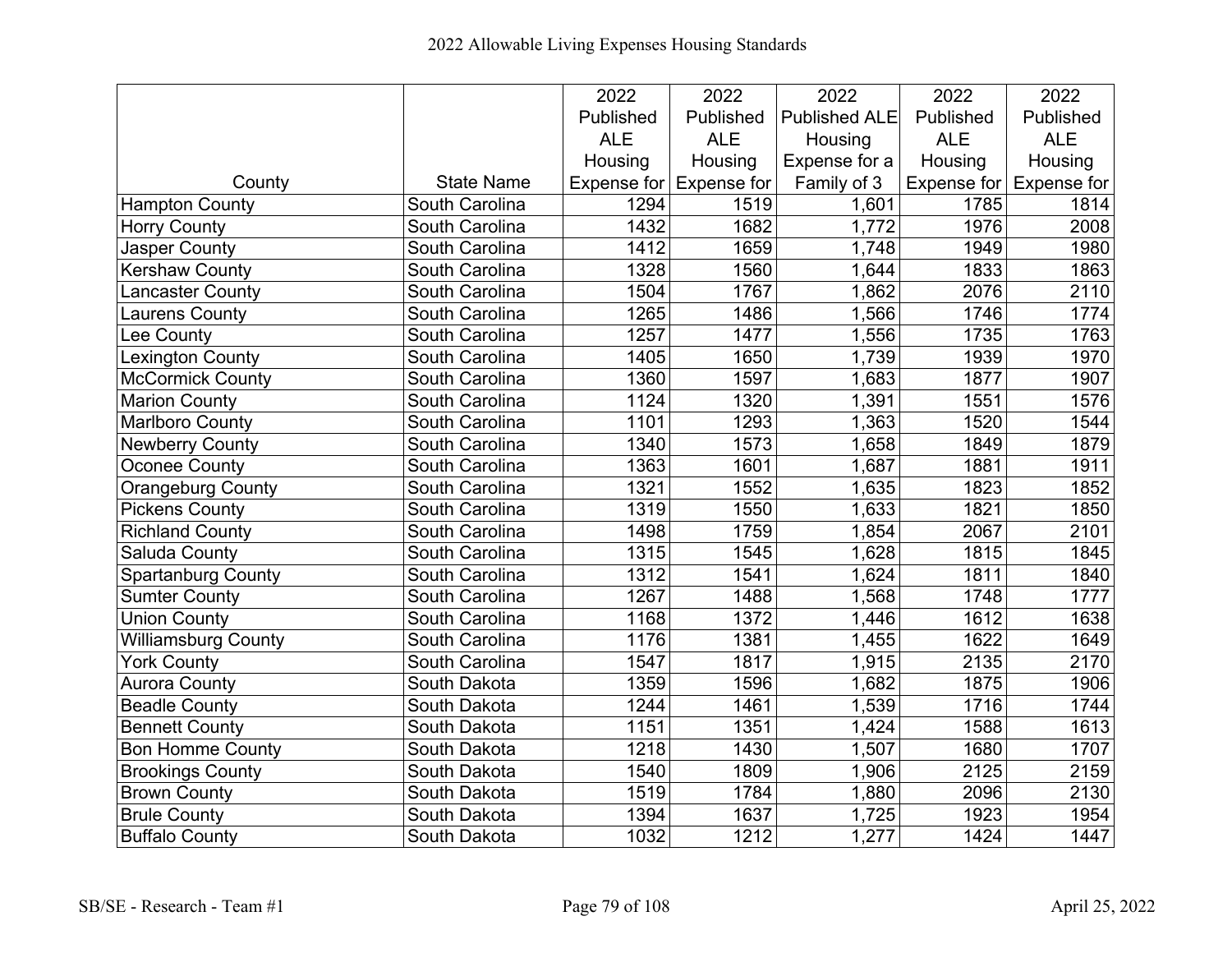|                           |                   | 2022       | 2022                    | 2022                 | 2022       | 2022                            |
|---------------------------|-------------------|------------|-------------------------|----------------------|------------|---------------------------------|
|                           |                   | Published  | Published               | <b>Published ALE</b> | Published  | Published                       |
|                           |                   | <b>ALE</b> | <b>ALE</b>              | Housing              | <b>ALE</b> | <b>ALE</b>                      |
|                           |                   | Housing    | Housing                 | Expense for a        | Housing    | Housing                         |
| County                    | <b>State Name</b> |            | Expense for Expense for | Family of 3          |            | Expense for $\vert$ Expense for |
| <b>Butte County</b>       | South Dakota      | 1403       | 1648                    | 1,737                | 1937       | 1968                            |
| <b>Campbell County</b>    | South Dakota      | 1267       | 1488                    | 1,568                | 1748       | 1777                            |
| <b>Charles Mix County</b> | South Dakota      | 1370       | 1610                    | 1,696                | 1891       | 1922                            |
| <b>Clark County</b>       | South Dakota      | 1255       | 1474                    | 1,553                | 1732       | 1760                            |
| <b>Clay County</b>        | South Dakota      | 1549       | 1819                    | 1,917                | 2137       | 2172                            |
| <b>Codington County</b>   | South Dakota      | 1423       | 1671                    | 1,761                | 1964       | 1995                            |
| <b>Corson County</b>      | South Dakota      | 1265       | 1485                    | 1,565                | 1745       | 1773                            |
| <b>Custer County</b>      | South Dakota      | 1631       | 1916                    | 2,019                | 2251       | 2288                            |
| <b>Davison County</b>     | South Dakota      | 1409       | 1655                    | 1,744                | 1945       | 1976                            |
| Day County                | South Dakota      | 1269       | 1490                    | 1,570                | 1751       | 1779                            |
| <b>Deuel County</b>       | South Dakota      | 1305       | 1533                    | 1,615                | 1801       | 1830                            |
| Dewey County              | South Dakota      | 1109       | 1302                    | 1,372                | 1530       | 1554                            |
| Douglas County            | South Dakota      | 1185       | 1391                    | 1,466                | 1635       | 1661                            |
| Edmunds County            | South Dakota      | 1345       | 1579                    | 1,664                | 1855       | 1885                            |
| <b>Fall River County</b>  | South Dakota      | 1320       | 1551                    | 1,634                | 1822       | 1851                            |
| <b>Faulk County</b>       | South Dakota      | 1276       | 1498                    | 1,579                | 1761       | 1789                            |
| <b>Grant County</b>       | South Dakota      | 1320       | 1551                    | 1,634                | 1822       | 1851                            |
| <b>Gregory County</b>     | South Dakota      | 1189       | 1397                    | 1,472                | 1641       | 1668                            |
| <b>Haakon County</b>      | South Dakota      | 1277       | 1500                    | 1,581                | 1763       | 1791                            |
| <b>Hamlin County</b>      | South Dakota      | 1353       | 1590                    | 1,675                | 1868       | 1898                            |
| <b>Hand County</b>        | South Dakota      | 1420       | 1667                    | 1,757                | 1959       | 1991                            |
| <b>Hanson County</b>      | South Dakota      | 1332       | 1564                    | 1,648                | 1838       | 1867                            |
| <b>Harding County</b>     | South Dakota      | 1207       | 1418                    | 1,494                | 1666       | 1693                            |
| <b>Hughes County</b>      | South Dakota      | 1536       | 1804                    | 1,901                | 2120       | 2154                            |
| <b>Hutchinson County</b>  | South Dakota      | 1304       | 1532                    | 1,614                | 1800       | 1829                            |
| <b>Hyde County</b>        | South Dakota      | 1235       | 1450                    | 1,528                | 1704       | 1731                            |
| Jackson County            | South Dakota      | 1290       | 1515                    | 1,596                | 1780       | 1808                            |
| Jerauld County            | South Dakota      | 1404       | 1649                    | 1,738                | 1938       | 1969                            |
| Jones County              | South Dakota      | 1211       | 1423                    | 1,499                | 1671       | 1698                            |
| <b>Kingsbury County</b>   | South Dakota      | 1383       | 1625                    | 1,712                | 1909       | 1940                            |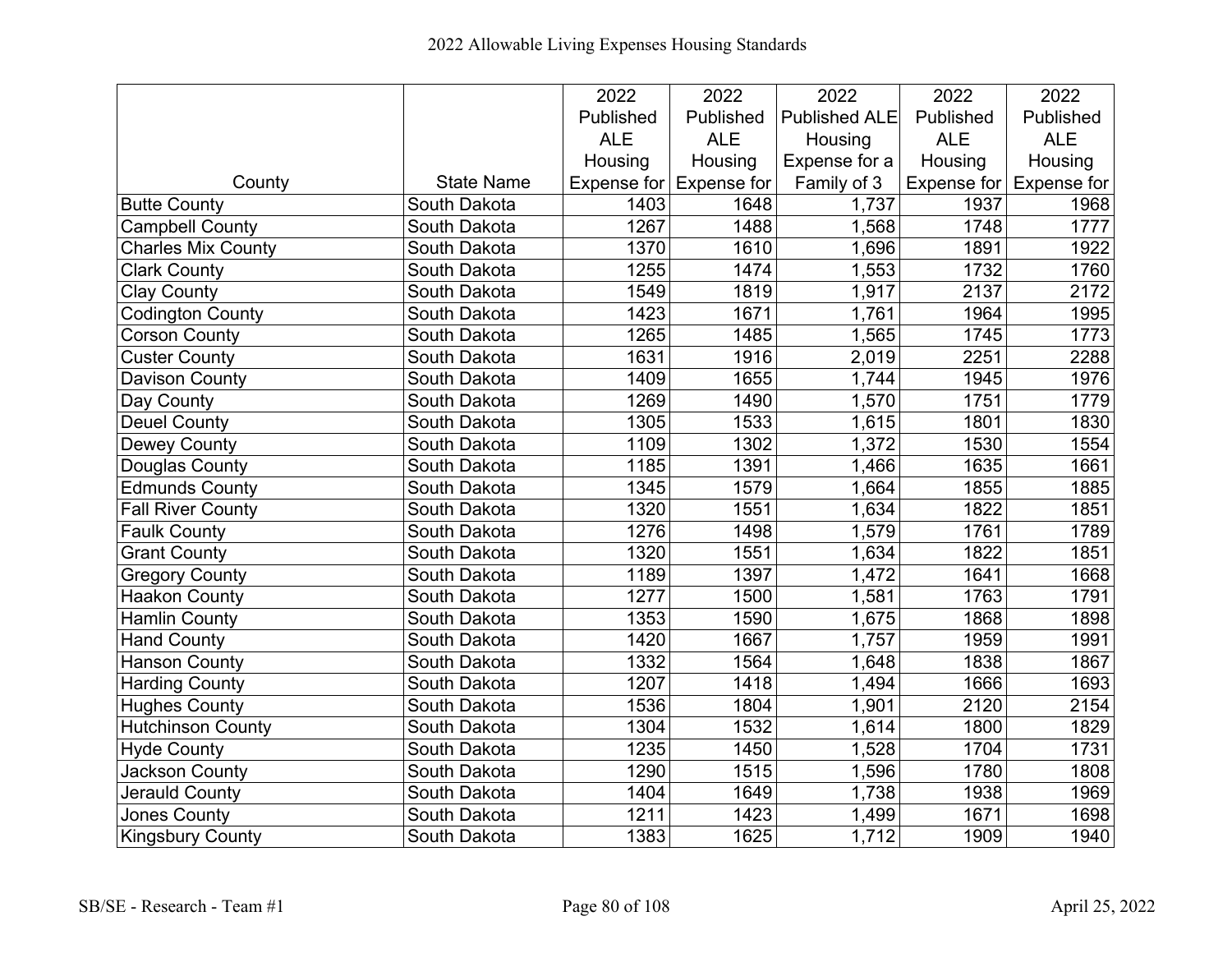|                          |                   | 2022        | 2022               | 2022                 | 2022       | 2022                            |
|--------------------------|-------------------|-------------|--------------------|----------------------|------------|---------------------------------|
|                          |                   | Published   | Published          | <b>Published ALE</b> | Published  | Published                       |
|                          |                   | <b>ALE</b>  | <b>ALE</b>         | Housing              | <b>ALE</b> | <b>ALE</b>                      |
|                          |                   | Housing     | Housing            | Expense for a        | Housing    | Housing                         |
| County                   | <b>State Name</b> | Expense for | <b>Expense for</b> | Family of 3          |            | Expense for $\vert$ Expense for |
| Lake County              | South Dakota      | 1529        | 1796               | 1,892                | 2110       | 2144                            |
| Lawrence County          | South Dakota      | 1637        | 1923               | 2,026                | 2259       | 2295                            |
| <b>Lincoln County</b>    | South Dakota      | 1749        | 2054               | 2,164                | 2413       | 2452                            |
| Lyman County             | South Dakota      | 1357        | 1593               | 1,679                | 1872       | 1902                            |
| <b>McCook County</b>     | South Dakota      | 1418        | 1665               | 1,755                | 1957       | 1988                            |
| <b>McPherson County</b>  | South Dakota      | 1234        | 1449               | 1,527                | 1703       | 1730                            |
| <b>Marshall County</b>   | South Dakota      | 1381        | 1622               | 1,709                | 1906       | 1936                            |
| <b>Meade County</b>      | South Dakota      | 1651        | 1939               | 2,043                | 2278       | 2315                            |
| <b>Mellette County</b>   | South Dakota      | 1264        | 1484               | 1,564                | 1744       | 1772                            |
| <b>Miner County</b>      | South Dakota      | 1307        | 1535               | 1,617                | 1803       | 1832                            |
| Minnehaha County         | South Dakota      | 1534        | 1802               | 1,899                | 2117       | 2152                            |
| <b>Moody County</b>      | South Dakota      | 1433        | 1684               | 1,774                | 1978       | 2010                            |
| Oglala Lakota County     | South Dakota      | 991         | 1164               | 1,227                | 1368       | 1390                            |
| <b>Pennington County</b> | South Dakota      | 1603        | 1883               | 1,984                | 2212       | 2248                            |
| <b>Perkins County</b>    | South Dakota      | 1277        | 1500               | 1,581                | 1763       | 1791                            |
| <b>Potter County</b>     | South Dakota      | 1346        | 1581               | 1,666                | 1858       | 1888                            |
| Roberts County           | South Dakota      | 1465        | 1721               | 1,813                | 2021       | 2054                            |
| <b>Sanborn County</b>    | South Dakota      | 1216        | 1428               | 1,505                | 1678       | 1705                            |
| <b>Spink County</b>      | South Dakota      | 1242        | 1459               | 1,537                | 1714       | 1741                            |
| <b>Stanley County</b>    | South Dakota      | 1702        | 2000               | 2,107                | 2349       | 2387                            |
| <b>Sully County</b>      | South Dakota      | 1345        | 1579               | 1,664                | 1855       | 1885                            |
| <b>Todd County</b>       | South Dakota      | 1239        | 1456               | 1,534                | 1710       | 1738                            |
| <b>Tripp County</b>      | South Dakota      | 1274        | 1497               | 1,577                | 1758       | 1787                            |
| <b>Turner County</b>     | South Dakota      | 1384        | 1626               | 1,713                | 1910       | 1941                            |
| <b>Union County</b>      | South Dakota      | 1605        | 1885               | 1,986                | 2214       | 2250                            |
| <b>Walworth County</b>   | South Dakota      | 1208        | 1419               | 1,495                | 1667       | 1694                            |
| <b>Yankton County</b>    | South Dakota      | 1419        | 1666               | 1,756                | 1958       | 1990                            |
| Ziebach County           | South Dakota      | 1105        | 1297               | 1,367                | 1524       | 1549                            |
| <b>Anderson County</b>   | Tennessee         | 1337        | 1571               | 1,655                | 1845       | 1875                            |
| <b>Bedford County</b>    | <b>Tennessee</b>  | 1295        | 1521               | 1,603                | 1787       | 1816                            |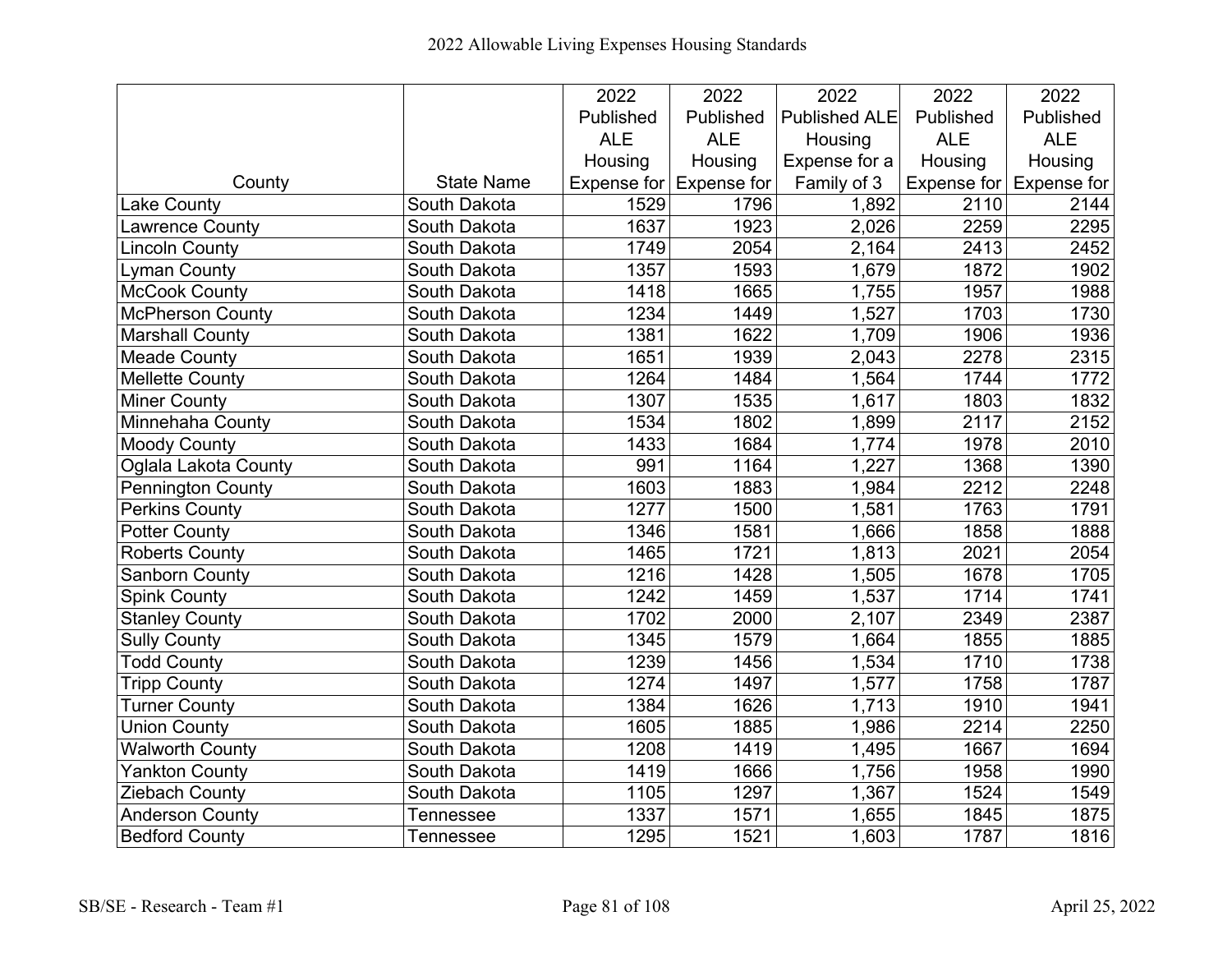|                          |                   | 2022             | 2022                    | 2022                 | 2022        | 2022        |
|--------------------------|-------------------|------------------|-------------------------|----------------------|-------------|-------------|
|                          |                   | Published        | Published               | <b>Published ALE</b> | Published   | Published   |
|                          |                   | <b>ALE</b>       | <b>ALE</b>              | Housing              | <b>ALE</b>  | <b>ALE</b>  |
|                          |                   | Housing          | Housing                 | Expense for a        | Housing     | Housing     |
| County                   | <b>State Name</b> |                  | Expense for Expense for | Family of 3          | Expense for | Expense for |
| <b>Benton County</b>     | Tennessee         | 1125             | 1321                    | 1,392                | 1552        | 1577        |
| <b>Bledsoe County</b>    | Tennessee         | 1186             | 1393                    | 1,468                | 1637        | 1663        |
| <b>Blount County</b>     | <b>Tennessee</b>  | 1436             | 1686                    | 1,777                | 1981        | 2013        |
| <b>Bradley County</b>    | Tennessee         | 1363             | 1601                    | 1,687                | 1881        | 1911        |
| <b>Campbell County</b>   | Tennessee         | 1179             | 1385                    | 1,459                | 1627        | 1653        |
| <b>Cannon County</b>     | Tennessee         | 1308             | 1536                    | 1,619                | 1805        | 1834        |
| <b>Carroll County</b>    | Tennessee         | 1127             | 1324                    | 1,395                | 1555        | 1581        |
| <b>Carter County</b>     | Tennessee         | 1154             | 1355                    | 1,428                | 1592        | 1618        |
| <b>Cheatham County</b>   | Tennessee         | 1490             | 1750                    | 1,844                | 2056        | 2089        |
| <b>Chester County</b>    | Tennessee         | 1249             | 1467                    | 1,546                | 1724        | 1752        |
| <b>Claiborne County</b>  | Tennessee         | 1122             | 1318                    | 1,389                | 1549        | 1574        |
| <b>Clay County</b>       | Tennessee         | 1155             | 1357                    | 1,430                | 1594        | 1620        |
| <b>Cocke County</b>      | Tennessee         | 1148             | 1349                    | 1,421                | 1584        | 1610        |
| <b>Coffee County</b>     | Tennessee         | 1314             | 1543                    | 1,626                | 1813        | 1842        |
| <b>Crockett County</b>   | Tennessee         | 1193             | 1402                    | 1,477                | 1647        | 1673        |
| <b>Cumberland County</b> | Tennessee         | 1189             | 1396                    | 1,471                | 1640        | 1667        |
| <b>Davidson County</b>   | Tennessee         | 1603             | 1883                    | 1,984                | 2212        | 2248        |
| <b>Decatur County</b>    | <b>Tennessee</b>  | 1226             | 1440                    | 1,517                | 1691        | 1719        |
| DeKalb County            | Tennessee         | 1211             | 1423                    | 1,499                | 1671        | 1698        |
| <b>Dickson County</b>    | Tennessee         | 1375             | 1615                    | 1,702                | 1898        | 1928        |
| <b>Dyer County</b>       | Tennessee         | 1231             | 1446                    | 1,524                | 1699        | 1727        |
| <b>Fayette County</b>    | Tennessee         | 1564             | 1837                    | 1,936                | 2159        | 2193        |
| <b>Fentress County</b>   | Tennessee         | 1096             | 1288                    | 1,357                | 1513        | 1537        |
| <b>Franklin County</b>   | Tennessee         | 1295             | 1521                    | 1,603                | 1787        | 1816        |
| <b>Gibson County</b>     | Tennessee         | 1274             | 1497                    | 1,577                | 1758        | 1787        |
| <b>Giles County</b>      | <b>Tennessee</b>  | 1289             | 1514                    | 1,595                | 1778        | 1807        |
| <b>Grainger County</b>   | Tennessee         | 1206             | 1416                    | 1,492                | 1664        | 1690        |
| <b>Greene County</b>     | Tennessee         | 1185             | 1391                    | 1,466                | 1635        | 1661        |
| <b>Grundy County</b>     | <b>Tennessee</b>  | 1175             | 1380                    | 1,454                | 1621        | 1647        |
| <b>Hamblen County</b>    | <b>Tennessee</b>  | $\frac{1}{1210}$ | 1422                    | 1,498                | 1670        | 1697        |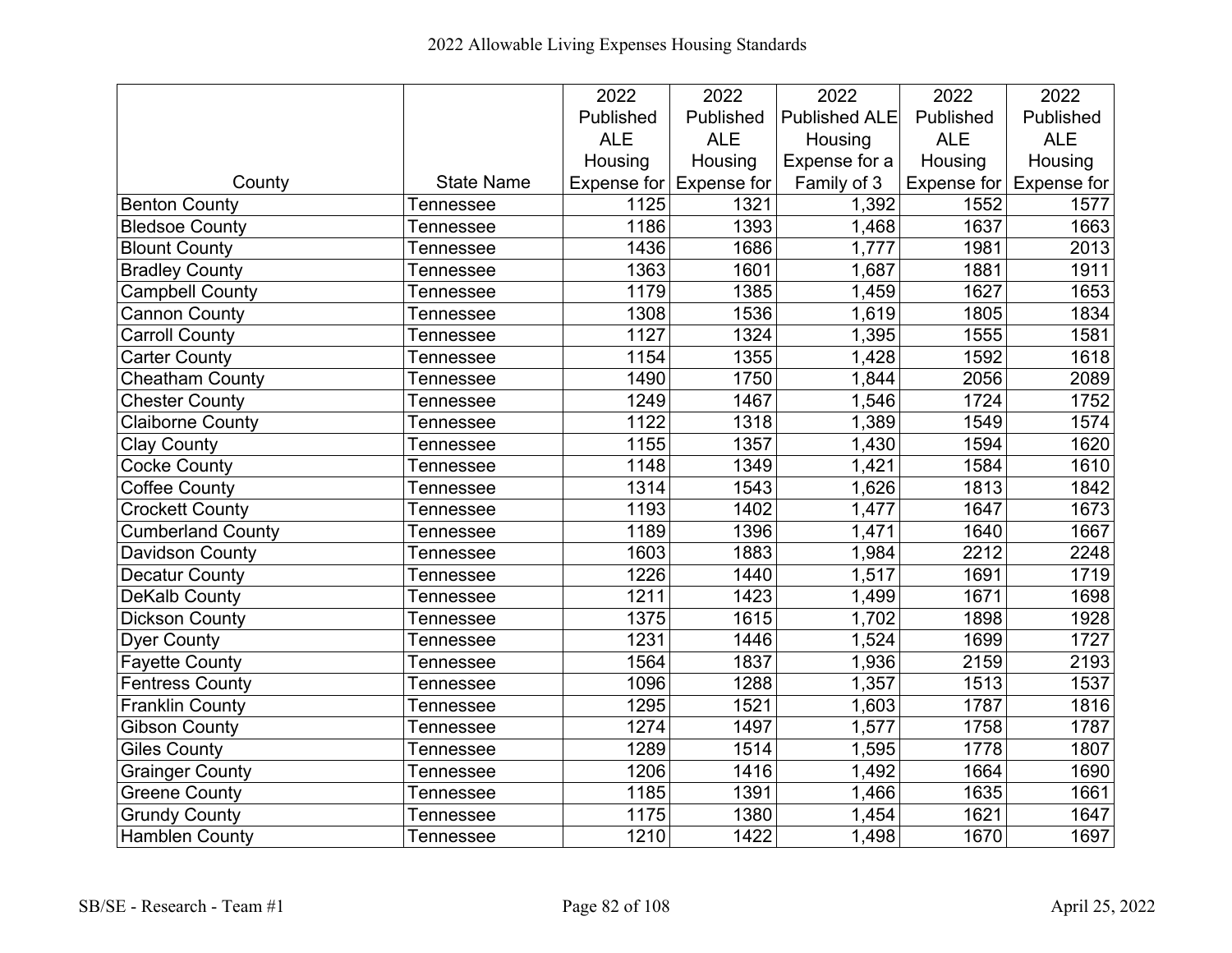|                         |                   | 2022       | 2022                    | 2022                 | 2022       | 2022                            |
|-------------------------|-------------------|------------|-------------------------|----------------------|------------|---------------------------------|
|                         |                   | Published  | Published               | <b>Published ALE</b> | Published  | Published                       |
|                         |                   | <b>ALE</b> | <b>ALE</b>              | Housing              | <b>ALE</b> | <b>ALE</b>                      |
|                         |                   | Housing    | Housing                 | Expense for a        | Housing    | Housing                         |
| County                  | <b>State Name</b> |            | Expense for Expense for | Family of 3          |            | Expense for $\vert$ Expense for |
| <b>Hamilton County</b>  | Tennessee         | 1475       | 1732                    | 1,825                | 2035       | 2068                            |
| Hancock County          | Tennessee         | 1084       | 1273                    | 1,341                | 1495       | 1519                            |
| <b>Hardeman County</b>  | <b>Tennessee</b>  | 1206       | 1416                    | 1,492                | 1664       | 1690                            |
| <b>Hardin County</b>    | Tennessee         | 1128       | 1325                    | 1,396                | 1557       | 1582                            |
| <b>Hawkins County</b>   | Tennessee         | 1218       | 1431                    | 1,508                | 1681       | 1709                            |
| <b>Haywood County</b>   | Tennessee         | 1207       | 1418                    | 1,494                | 1666       | 1693                            |
| Henderson County        | Tennessee         | 1180       | 1386                    | 1,460                | 1628       | 1654                            |
| <b>Henry County</b>     | Tennessee         | 1149       | 1349                    | 1,422                | 1586       | 1611                            |
| <b>Hickman County</b>   | Tennessee         | 1249       | 1467                    | 1,546                | 1724       | 1752                            |
| <b>Houston County</b>   | Tennessee         | 1286       | 1510                    | 1,591                | 1774       | 1803                            |
| <b>Humphreys County</b> | Tennessee         | 1204       | 1414                    | 1,490                | 1661       | 1688                            |
| <b>Jackson County</b>   | Tennessee         | 1139       | 1338                    | 1,410                | 1572       | 1598                            |
| Jefferson County        | Tennessee         | 1290       | 1516                    | 1,597                | 1781       | 1809                            |
| <b>Johnson County</b>   | Tennessee         | 1141       | 1340                    | 1,412                | 1574       | 1600                            |
| <b>Knox County</b>      | Tennessee         | 1471       | 1728                    | 1,821                | 2030       | 2063                            |
| <b>Lake County</b>      | Tennessee         | 1093       | 1284                    | 1,353                | 1509       | 1533                            |
| Lauderdale County       | Tennessee         | 1175       | 1380                    | 1,454                | 1621       | 1647                            |
| Lawrence County         | Tennessee         | 1216       | 1428                    | 1,505                | 1678       | 1705                            |
| <b>Lewis County</b>     | Tennessee         | 1212       | 1424                    | 1,500                | 1673       | 1700                            |
| <b>Lincoln County</b>   | Tennessee         | 1333       | 1566                    | 1,650                | 1840       | 1869                            |
| <b>Loudon County</b>    | Tennessee         | 1376       | 1616                    | 1,703                | 1899       | 1929                            |
| <b>McMinn County</b>    | Tennessee         | 1241       | 1458                    | 1,536                | 1713       | $\overline{17}40$               |
| <b>McNairy County</b>   | Tennessee         | 1188       | 1395                    | 1,470                | 1639       | 1666                            |
| <b>Macon County</b>     | Tennessee         | 1175       | 1380                    | 1,454                | 1621       | 1647                            |
| <b>Madison County</b>   | Tennessee         | 1366       | 1604                    | 1,690                | 1884       | 1915                            |
| <b>Marion County</b>    | Tennessee         | 1281       | 1504                    | 1,585                | 1767       | 1796                            |
| <b>Marshall County</b>  | Tennessee         | 1332       | 1564                    | 1,648                | 1838       | 1867                            |
| <b>Maury County</b>     | Tennessee         | 1441       | 1693                    | 1,784                | 1989       | 2021                            |
| <b>Meigs County</b>     | <b>Tennessee</b>  | 1247       | 1464                    | 1,543                | 1720       | 1748                            |
| <b>Monroe County</b>    | <b>Tennessee</b>  | 1245       | 1462                    | 1,541                | 1718       | 1746                            |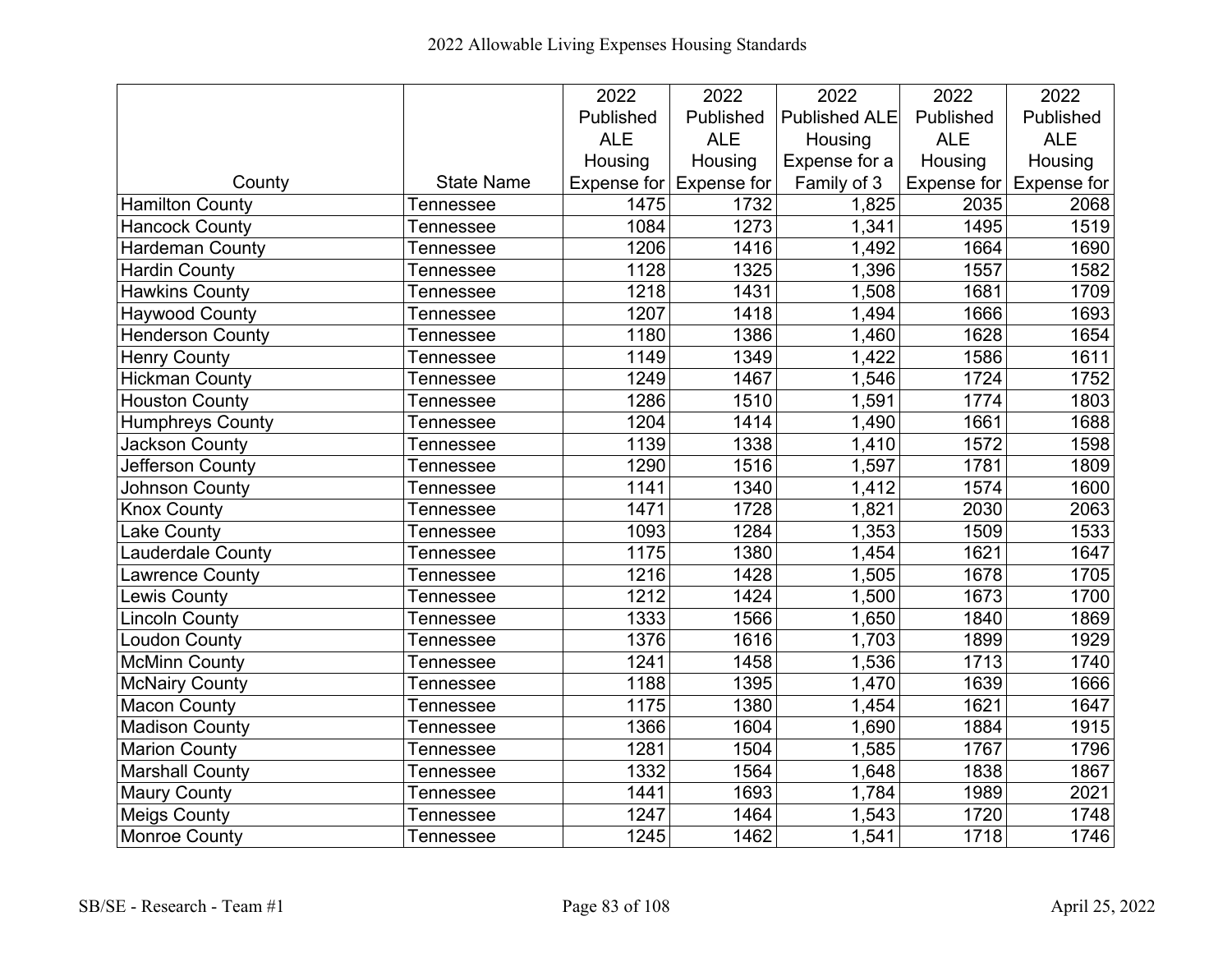|                          |                   | 2022       | 2022                            | 2022                 | 2022       | 2022                            |
|--------------------------|-------------------|------------|---------------------------------|----------------------|------------|---------------------------------|
|                          |                   | Published  | Published                       | <b>Published ALE</b> | Published  | Published                       |
|                          |                   | <b>ALE</b> | <b>ALE</b>                      | Housing              | <b>ALE</b> | <b>ALE</b>                      |
|                          |                   | Housing    | Housing                         | Expense for a        | Housing    | Housing                         |
| County                   | <b>State Name</b> |            | Expense for $\vert$ Expense for | Family of 3          |            | Expense for $\vert$ Expense for |
| Montgomery County        | Tennessee         | 1425       | 1673                            | 1,763                | 1966       | 1997                            |
| <b>Moore County</b>      | Tennessee         | 1477       | 1735                            | 1,828                | 2038       | 2071                            |
| <b>Morgan County</b>     | Tennessee         | 1201       | 1411                            | 1,487                | 1658       | 1685                            |
| <b>Obion County</b>      | <b>Tennessee</b>  | 1152       | 1353                            | 1,426                | 1590       | 1616                            |
| <b>Overton County</b>    | Tennessee         | 1178       | 1384                            | 1,458                | 1626       | 1652                            |
| <b>Perry County</b>      | Tennessee         | 1113       | 1308                            | 1,378                | 1536       | 1561                            |
| <b>Pickett County</b>    | Tennessee         | 1039       | 1220                            | 1,286                | 1434       | 1457                            |
| <b>Polk County</b>       | Tennessee         | 1200       | 1409                            | 1,485                | 1656       | 1683                            |
| <b>Putnam County</b>     | Tennessee         | 1339       | 1572                            | 1,657                | 1848       | 1877                            |
| <b>Rhea County</b>       | Tennessee         | 1292       | 1517                            | 1,599                | 1783       | 1812                            |
| <b>Roane County</b>      | Tennessee         | 1364       | 1602                            | 1,688                | 1882       | 1913                            |
| <b>Robertson County</b>  | Tennessee         | 1508       | 1771                            | 1,866                | 2081       | 2114                            |
| <b>Rutherford County</b> | Tennessee         | 1542       | 1812                            | 1,909                | 2129       | 2163                            |
| <b>Scott County</b>      | Tennessee         | 1139       | 1338                            | 1,410                | 1572       | 1598                            |
| Sequatchie County        | Tennessee         | 1286       | 1510                            | 1,591                | 1774       | 1803                            |
| <b>Sevier County</b>     | Tennessee         | 1346       | 1581                            | 1,666                | 1858       | 1888                            |
| <b>Shelby County</b>     | Tennessee         | 1557       | 1829                            | 1,927                | 2149       | 2183                            |
| <b>Smith County</b>      | Tennessee         | 1354       | 1591                            | 1,676                | 1869       | 1899                            |
| <b>Stewart County</b>    | Tennessee         | 1362       | 1600                            | 1,686                | 1880       | 1910                            |
| <b>Sullivan County</b>   | Tennessee         | 1244       | 1461                            | 1,540                | 1717       | 1745                            |
| <b>Sumner County</b>     | Tennessee         | 1636       | 1922                            | 2,025                | 2258       | 2294                            |
| <b>Tipton County</b>     | Tennessee         | 1451       | 1704                            | 1,796                | 2003       | 2035                            |
| <b>Trousdale County</b>  | Tennessee         | 1354       | 1591                            | 1,676                | 1869       | 1899                            |
| <b>Unicoi County</b>     | Tennessee         | 1180       | 1386                            | 1,460                | 1628       | 1654                            |
| <b>Union County</b>      | Tennessee         | 1252       | 1470                            | 1,549                | 1727       | 1755                            |
| Van Buren County         | Tennessee         | 1171       | 1375                            | 1,449                | 1616       | 1642                            |
| <b>Warren County</b>     | <b>Tennessee</b>  | 1132       | 1330                            | 1,401                | 1562       | 1587                            |
| <b>Washington County</b> | Tennessee         | 1371       | 1610                            | 1,697                | 1892       | 1923                            |
| <b>Wayne County</b>      | Tennessee         | 1115       | 1310                            | 1,380                | 1539       | 1564                            |
| <b>Weakley County</b>    | <b>Tennessee</b>  | 1143       | 1343                            | 1,415                | 1578       | 1603                            |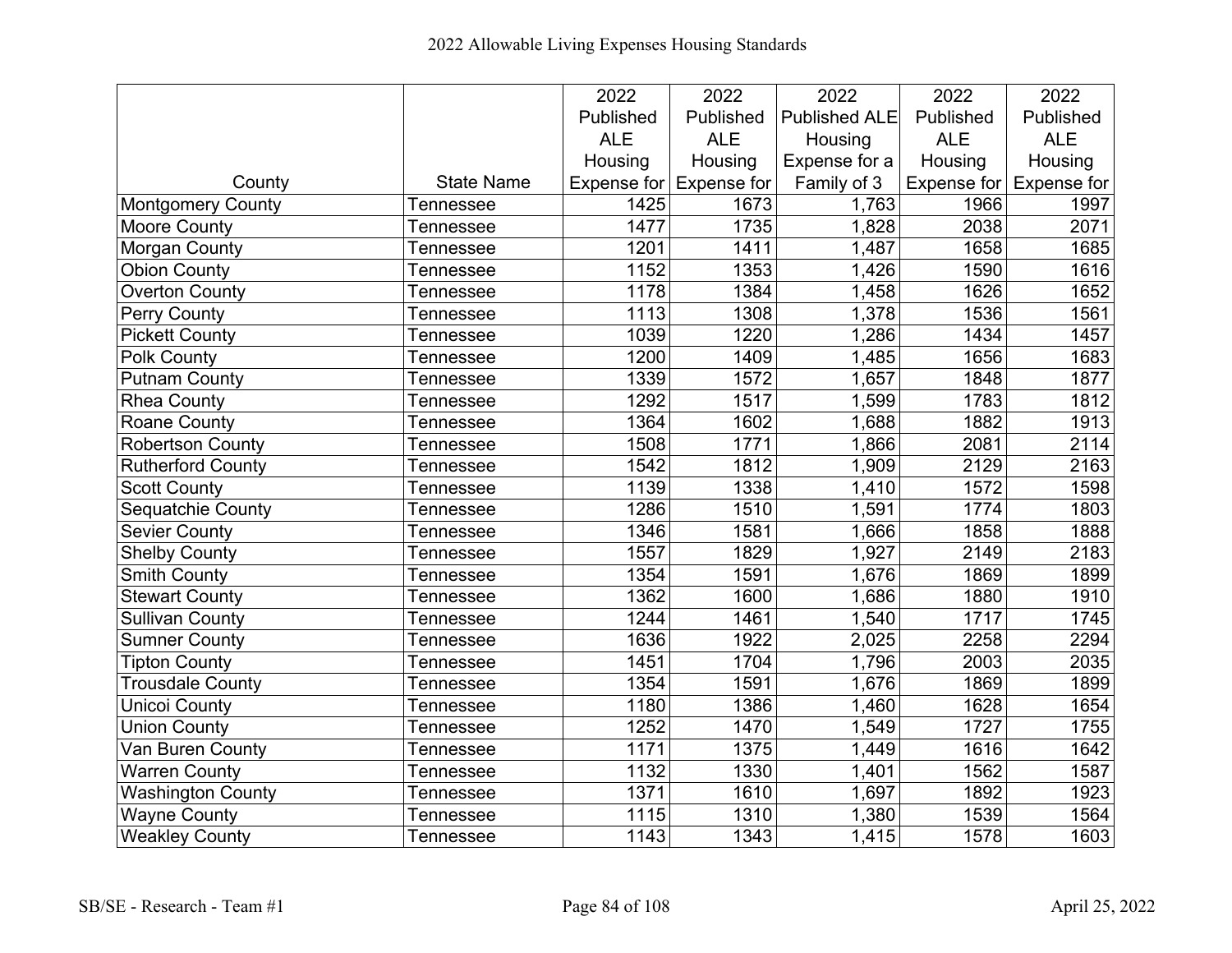|                          |                   | 2022        | 2022               | 2022                 | 2022        | 2022        |
|--------------------------|-------------------|-------------|--------------------|----------------------|-------------|-------------|
|                          |                   | Published   | Published          | <b>Published ALE</b> | Published   | Published   |
|                          |                   | <b>ALE</b>  | <b>ALE</b>         | Housing              | <b>ALE</b>  | <b>ALE</b>  |
|                          |                   | Housing     | Housing            | Expense for a        | Housing     | Housing     |
| County                   | <b>State Name</b> | Expense for | <b>Expense for</b> | Family of 3          | Expense for | Expense for |
| <b>White County</b>      | Tennessee         | 1149        | 1349               | 1,422                | 1586        | 1611        |
| <b>Williamson County</b> | Tennessee         | 2271        | 2668               | 2,811                | 3134        | 3185        |
| <b>Wilson County</b>     | Tennessee         | 1748        | 2053               | 2,163                | 2412        | 2451        |
| <b>Anderson County</b>   | Texas             | 1309        | 1537               | 1,620                | 1806        | 1835        |
| <b>Andrews County</b>    | Texas             | 1628        | 1912               | 2,015                | 2247        | 2283        |
| <b>Angelina County</b>   | Texas             | 1450        | 1703               | 1,795                | 2001        | 2034        |
| <b>Aransas County</b>    | Texas             | 1626        | 1909               | 2,012                | 2243        | 2280        |
| <b>Archer County</b>     | Texas             | 1589        | 1867               | 1,967                | 2193        | 2229        |
| <b>Armstrong County</b>  | Texas             | 1446        | 1699               | 1,790                | 1996        | 2028        |
| <b>Atascosa County</b>   | Texas             | 1396        | 1640               | 1,728                | 1927        | 1958        |
| <b>Austin County</b>     | Texas             | 1658        | 1947               | 2,052                | 2288        | 2325        |
| <b>Bailey County</b>     | Texas             | 1021        | 1200               | 1,264                | 1409        | 1432        |
| <b>Bandera County</b>    | Texas             | 1589        | 1866               | 1,966                | 2192        | 2227        |
| <b>Bastrop County</b>    | Texas             | 1610        | 1890               | 1,992                | 2221        | 2257        |
| <b>Baylor County</b>     | Texas             | 1466        | 1721               | 1,814                | 2023        | 2055        |
| <b>Bee County</b>        | Texas             | 1286        | 1510               | 1,591                | 1774        | 1803        |
| <b>Bell County</b>       | Texas             | 1538        | 1807               | 1,904                | 2123        | 2157        |
| <b>Bexar County</b>      | Texas             | 1635        | 1921               | 2,024                | 2257        | 2293        |
| <b>Blanco County</b>     | Texas             | 1748        | 2053               | 2,163                | 2412        | 2451        |
| <b>Borden County</b>     | Texas             | 1253        | 1472               | 1,551                | 1729        | 1757        |
| <b>Bosque County</b>     | Texas             | 1331        | 1563               | 1,647                | 1836        | 1866        |
| <b>Bowie County</b>      | Texas             | 1427        | 1676               | 1,766                | 1969        | 2001        |
| <b>Brazoria County</b>   | Texas             | 1991        | 2338               | 2,464                | 2747        | 2792        |
| <b>Brazos County</b>     | Texas             | 1770        | 2078               | 2,190                | 2442        | 2481        |
| <b>Brewster County</b>   | Texas             | 1526        | 1793               | 1,889                | 2106        | 2140        |
| <b>Briscoe County</b>    | Texas             | 1157        | 1359               | 1,432                | 1597        | 1622        |
| <b>Brooks County</b>     | Texas             | 1324        | 1555               | 1,639                | 1827        | 1857        |
| <b>Brown County</b>      | Texas             | 1399        | 1643               | 1,731                | 1930        | 1961        |
| <b>Burleson County</b>   | Texas             | 1480        | 1739               | 1,832                | 2043        | 2076        |
| <b>Burnet County</b>     | Texas             | 1665        | 1956               | 2,061                | 2298        | 2335        |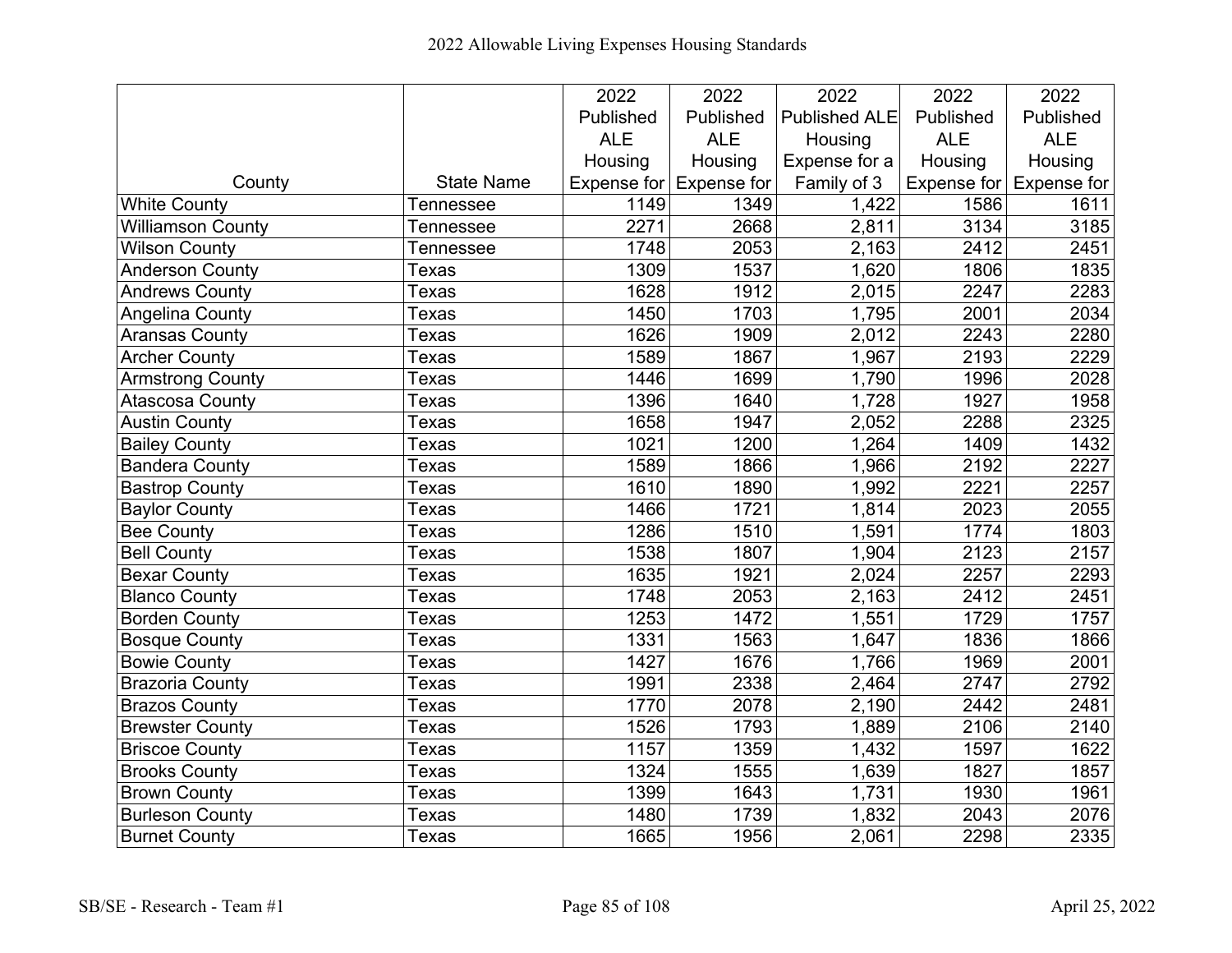|                             |                   | 2022       | 2022                    | 2022                 | 2022       | 2022                            |
|-----------------------------|-------------------|------------|-------------------------|----------------------|------------|---------------------------------|
|                             |                   | Published  | Published               | <b>Published ALE</b> | Published  | Published                       |
|                             |                   | <b>ALE</b> | <b>ALE</b>              | Housing              | <b>ALE</b> | <b>ALE</b>                      |
|                             |                   | Housing    | Housing                 | Expense for a        | Housing    | Housing                         |
| County                      | <b>State Name</b> |            | Expense for Expense for | Family of 3          |            | Expense for $\vert$ Expense for |
| <b>Caldwell County</b>      | Texas             | 1520       | 1785                    | 1,881                | 2097       | 2131                            |
| <b>Calhoun County</b>       | Texas             | 1468       | 1724                    | 1,817                | 2026       | 2059                            |
| <b>Callahan County</b>      | Texas             | 1353       | 1590                    | 1,675                | 1868       | 1898                            |
| <b>Cameron County</b>       | Texas             | 1336       | 1570                    | 1,654                | 1844       | 1874                            |
| <b>Camp County</b>          | Texas             | 1336       | 1569                    | 1,653                | 1843       | 1873                            |
| <b>Carson County</b>        | Texas             | 1409       | 1655                    | 1,744                | 1945       | 1976                            |
| <b>Cass County</b>          | Texas             | 1292       | 1517                    | 1,599                | 1783       | 1812                            |
| <b>Castro County</b>        | Texas             | 1101       | 1293                    | 1,363                | 1520       | 1544                            |
| <b>Chambers County</b>      | Texas             | 1900       | 2231                    | 2,351                | 2621       | 2664                            |
| Cherokee County             | Texas             | 1351       | 1587                    | 1,672                | 1864       | 1894                            |
| <b>Childress County</b>     | Texas             | 1405       | 1650                    | 1,739                | 1939       | 1970                            |
| <b>Clay County</b>          | Texas             | 1416       | 1663                    | 1,752                | 1953       | 1985                            |
| <b>Cochran County</b>       | Texas             | 1125       | 1321                    | 1,392                | 1552       | 1577                            |
| <b>Coke County</b>          | Texas             | 1387       | 1629                    | 1,717                | 1914       | 1945                            |
| <b>Coleman County</b>       | Texas             | 1361       | 1599                    | 1,685                | 1879       | 1909                            |
| <b>Collin County</b>        | Texas             | 2283       | 2682                    | 2,826                | 3151       | 3202                            |
| <b>Collingsworth County</b> | Texas             | 1082       | 1271                    | 1,339                | 1493       | 1517                            |
| <b>Colorado County</b>      | Texas             | 1396       | 1640                    | 1,728                | 1927       | 1958                            |
| <b>Comal County</b>         | Texas             | 1946       | 2285                    | 2,408                | 2685       | 2728                            |
| <b>Comanche County</b>      | Texas             | 1213       | 1424                    | 1,501                | 1674       | 1701                            |
| Concho County               | Texas             | 1269       | 1491                    | 1,571                | 1752       | 1780                            |
| <b>Cooke County</b>         | Texas             | 1587       | 1864                    | 1,964                | 2190       | 2225                            |
| <b>Coryell County</b>       | Texas             | 1382       | 1624                    | 1,711                | 1908       | 1939                            |
| <b>Cottle County</b>        | Texas             | 1100       | 1293                    | 1,362                | 1519       | 1543                            |
| <b>Crane County</b>         | Texas             | 1253       | 1472                    | 1,551                | 1729       | 1757                            |
| <b>Crockett County</b>      | Texas             | 1130       | 1328                    | 1,399                | 1560       | 1585                            |
| <b>Crosby County</b>        | Texas             | 1112       | 1306                    | 1,376                | 1534       | 1559                            |
| <b>Culberson County</b>     | Texas             | 1469       | 1725                    | 1,818                | 2027       | 2060                            |
| Dallam County               | Texas             | 1340       | 1574                    | 1,659                | 1850       | 1880                            |
| <b>Dallas County</b>        | Texas             | 1751       | 2056                    | 2,167                | 2416       | 2455                            |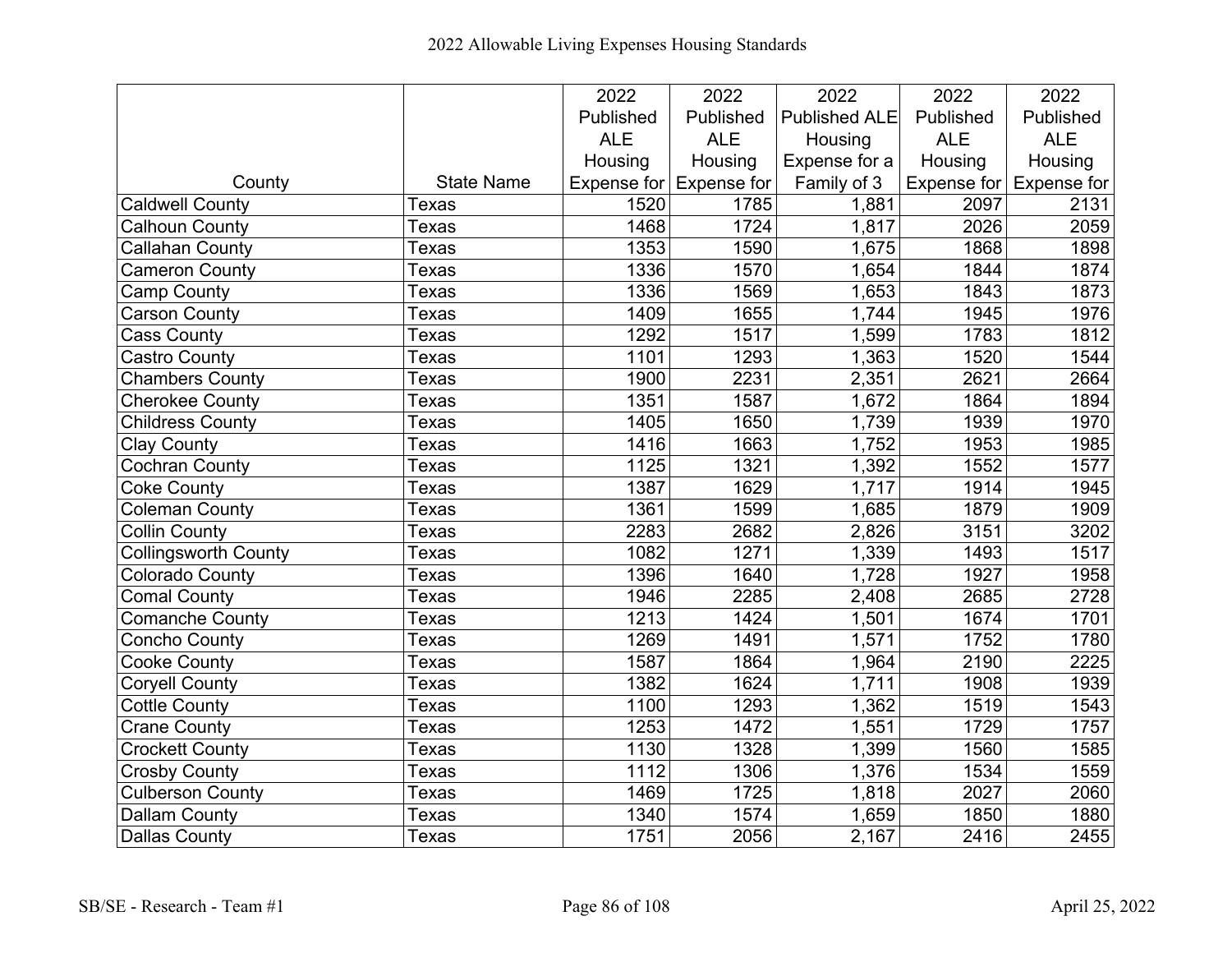|                          |                   | 2022       | 2022                    | 2022                 | 2022       | 2022                            |
|--------------------------|-------------------|------------|-------------------------|----------------------|------------|---------------------------------|
|                          |                   | Published  | Published               | <b>Published ALE</b> | Published  | Published                       |
|                          |                   | <b>ALE</b> | <b>ALE</b>              | Housing              | <b>ALE</b> | <b>ALE</b>                      |
|                          |                   | Housing    | Housing                 | Expense for a        | Housing    | Housing                         |
| County                   | <b>State Name</b> |            | Expense for Expense for | Family of 3          |            | Expense for $\vert$ Expense for |
| Dawson County            | Texas             | 1374       | 1614                    | 1,701                | 1897       | 1927                            |
| <b>Deaf Smith County</b> | Texas             | 1346       | 1581                    | 1,666                | 1858       | 1888                            |
| <b>Delta County</b>      | Texas             | 1244       | 1461                    | 1,539                | 1716       | 1744                            |
| <b>Denton County</b>     | Texas             | 2123       | 2493                    | 2,627                | 2929       | 2976                            |
| DeWitt County            | Texas             | 1329       | 1561                    | 1,645                | 1834       | 1864                            |
| <b>Dickens County</b>    | Texas             | 1302       | 1530                    | 1,612                | 1797       | 1826                            |
| <b>Dimmit County</b>     | Texas             | 1339       | 1572                    | 1,657                | 1848       | 1877                            |
| <b>Donley County</b>     | Texas             | 1286       | 1510                    | 1,591                | 1774       | 1803                            |
| <b>Duval County</b>      | Texas             | 1225       | 1439                    | 1,516                | 1690       | 1718                            |
| <b>Eastland County</b>   | Texas             | 1328       | 1560                    | 1,644                | 1833       | 1863                            |
| <b>Ector County</b>      | Texas             | 1631       | 1916                    | 2,019                | 2251       | 2288                            |
| <b>Edwards County</b>    | Texas             | 1281       | 1505                    | 1,586                | 1768       | 1797                            |
| <b>Ellis County</b>      | Texas             | 1807       | 2123                    | 2,237                | 2494       | 2535                            |
| El Paso County           | Texas             | 1429       | 1678                    | 1,768                | 1971       | 2003                            |
| <b>Erath County</b>      | Texas             | 1563       | 1836                    | 1,935                | 2158       | 2192                            |
| <b>Falls County</b>      | Texas             | 1319       | 1550                    | 1,633                | 1821       | 1850                            |
| Fannin County            | Texas             | 1512       | 1776                    | 1,871                | 2086       | 2120                            |
| <b>Fayette County</b>    | Texas             | 1474       | 1731                    | 1,824                | 2034       | 2067                            |
| <b>Fisher County</b>     | Texas             | 1185       | 1392                    | 1,467                | 1636       | 1662                            |
| <b>Floyd County</b>      | Texas             | 1235       | 1451                    | 1,529                | 1705       | 1732                            |
| <b>Foard County</b>      | <b>Texas</b>      | 1087       | 1276                    | 1,345                | 1500       | 1524                            |
| <b>Fort Bend County</b>  | Texas             | 2190       | 2572                    | 2,710                | 3022       | 3070                            |
| <b>Franklin County</b>   | Texas             | 1365       | 1603                    | 1,689                | 1883       | 1914                            |
| <b>Freestone County</b>  | Texas             | 1387       | 1628                    | 1,716                | 1913       | 1944                            |
| <b>Frio County</b>       | Texas             | 1288       | 1513                    | 1,594                | 1777       | 1806                            |
| <b>Gaines County</b>     | Texas             | 1455       | 1709                    | 1,801                | 2008       | 2041                            |
| <b>Galveston County</b>  | Texas             | 1910       | 2243                    | 2,364                | 2636       | 2678                            |
| <b>Garza County</b>      | Texas             | 1201       | 1410                    | 1,486                | 1657       | 1684                            |
| <b>Gillespie County</b>  | Texas             | 1740       | 2043                    | 2,153                | 2401       | 2439                            |
| <b>Glasscock County</b>  | Texas             | 1429       | 1678                    | 1,768                | 1971       | 2003                            |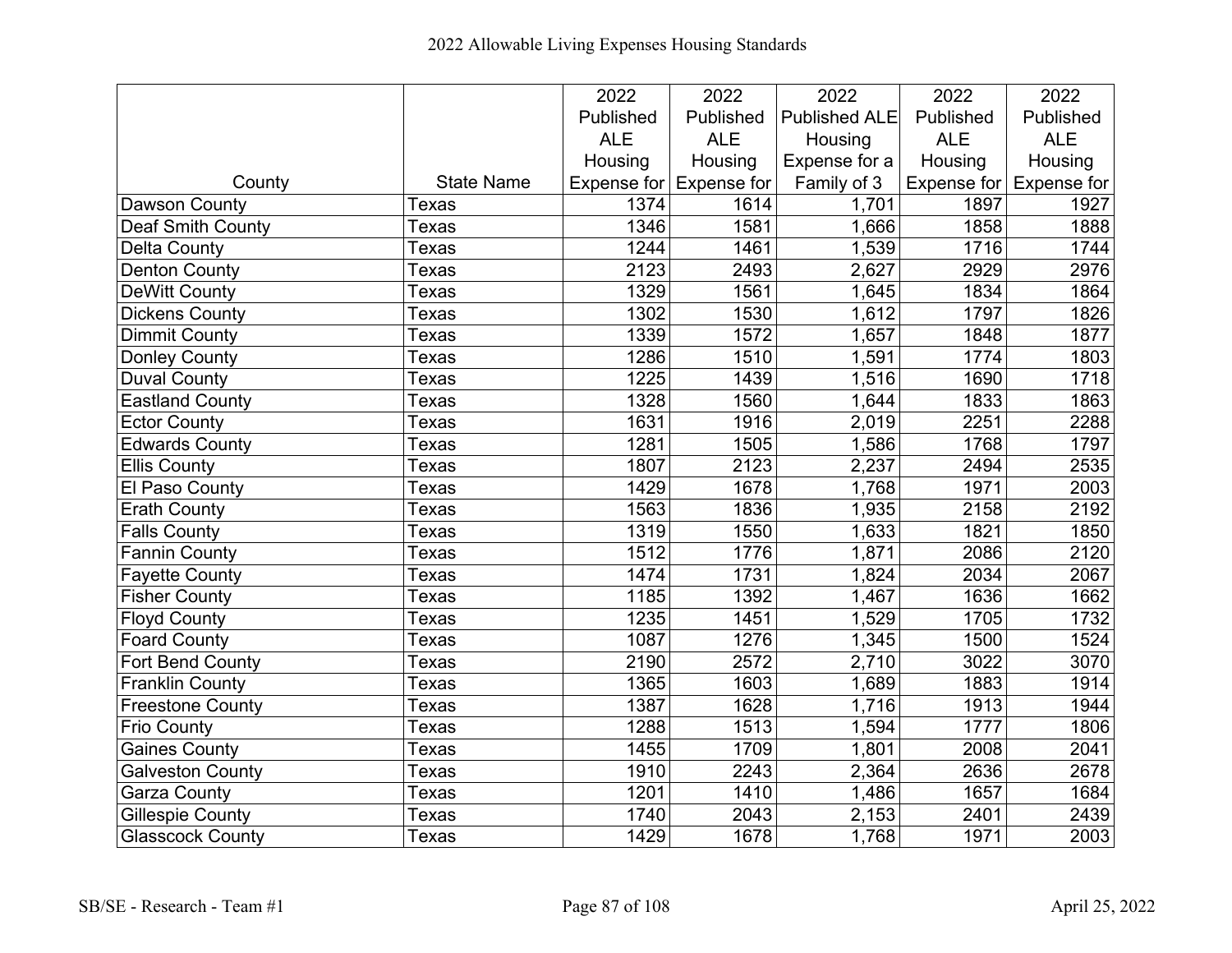|                          |                   | 2022       | 2022                    | 2022                 | 2022       | 2022                    |
|--------------------------|-------------------|------------|-------------------------|----------------------|------------|-------------------------|
|                          |                   | Published  | Published               | <b>Published ALE</b> | Published  | Published               |
|                          |                   | <b>ALE</b> | <b>ALE</b>              | Housing              | <b>ALE</b> | <b>ALE</b>              |
|                          |                   | Housing    | Housing                 | Expense for a        | Housing    | Housing                 |
| County                   | <b>State Name</b> |            | Expense for Expense for | Family of 3          |            | Expense for Expense for |
| <b>Goliad County</b>     | Texas             | 1441       | 1692                    | 1,783                | 1988       | 2020                    |
| <b>Gonzales County</b>   | Texas             | 1356       | 1592                    | 1,678                | 1871       | 1901                    |
| <b>Gray County</b>       | Texas             | 1446       | 1699                    | 1,790                | 1996       | 2028                    |
| <b>Grayson County</b>    | Texas             | 1500       | 1762                    | 1,857                | 2071       | 2104                    |
| <b>Gregg County</b>      | Texas             | 1461       | 1716                    | 1,808                | 2016       | 2048                    |
| <b>Grimes County</b>     | Texas             | 1560       | 1833                    | 1,931                | 2153       | 2188                    |
| <b>Guadalupe County</b>  | Texas             | 1749       | 2054                    | 2,164                | 2413       | 2452                    |
| <b>Hale County</b>       | Texas             | 1281       | 1505                    | 1,586                | 1768       | 1797                    |
| <b>Hall County</b>       | Texas             | 1143       | 1343                    | 1,415                | 1578       | 1603                    |
| <b>Hamilton County</b>   | Texas             | 1344       | 1578                    | 1,663                | 1854       | 1884                    |
| <b>Hansford County</b>   | Texas             | 1399       | 1644                    | 1,732                | 1931       | 1962                    |
| <b>Hardeman County</b>   | Texas             | 1160       | 1363                    | 1,436                | 1601       | 1627                    |
| <b>Hardin County</b>     | Texas             | 1551       | 1822                    | 1,920                | 2141       | 2175                    |
| <b>Harris County</b>     | Texas             | 1774       | 2083                    | 2,195                | 2447       | 2487                    |
| <b>Harrison County</b>   | Texas             | 1487       | 1746                    | 1,840                | 2052       | 2085                    |
| <b>Hartley County</b>    | Texas             | 1600       | 1879                    | 1,980                | 2208       | 2243                    |
| <b>Haskell County</b>    | Texas             | 1075       | 1262                    | 1,330                | 1483       | 1507                    |
| <b>Hays County</b>       | <b>Texas</b>      | 1918       | 2253                    | 2,374                | 2647       | 2690                    |
| <b>Hemphill County</b>   | Texas             | 1521       | 1786                    | 1,882                | 2098       | 2132                    |
| <b>Henderson County</b>  | Texas             | 1387       | 1628                    | 1,716                | 1913       | 1944                    |
| <b>Hidalgo County</b>    | Texas             | 1349       | 1585                    | 1,670                | 1862       | 1892                    |
| <b>Hill County</b>       | Texas             | 1421       | 1669                    | 1,759                | 1961       | 1993                    |
| <b>Hockley County</b>    | Texas             | 1378       | 1618                    | 1,705                | 1901       | 1932                    |
| <b>Hood County</b>       | Texas             | 1641       | 1927                    | 2,031                | 2265       | 2301                    |
| <b>Hopkins County</b>    | <b>Texas</b>      | 1361       | 1598                    | 1,684                | 1878       | 1908                    |
| Houston County           | Texas             | 1344       | 1578                    | 1,663                | 1854       | 1884                    |
| Howard County            | Texas             | 1445       | 1697                    | 1,788                | 1994       | 2026                    |
| <b>Hudspeth County</b>   | Texas             | 897        | 1053                    | 1,110                | 1238       | 1258                    |
| <b>Hunt County</b>       | Texas             | 1561       | 1833                    | 1,932                | 2154       | 2189                    |
| <b>Hutchinson County</b> | Texas             | 1311       | 1539                    | 1,622                | 1809       | 1838                    |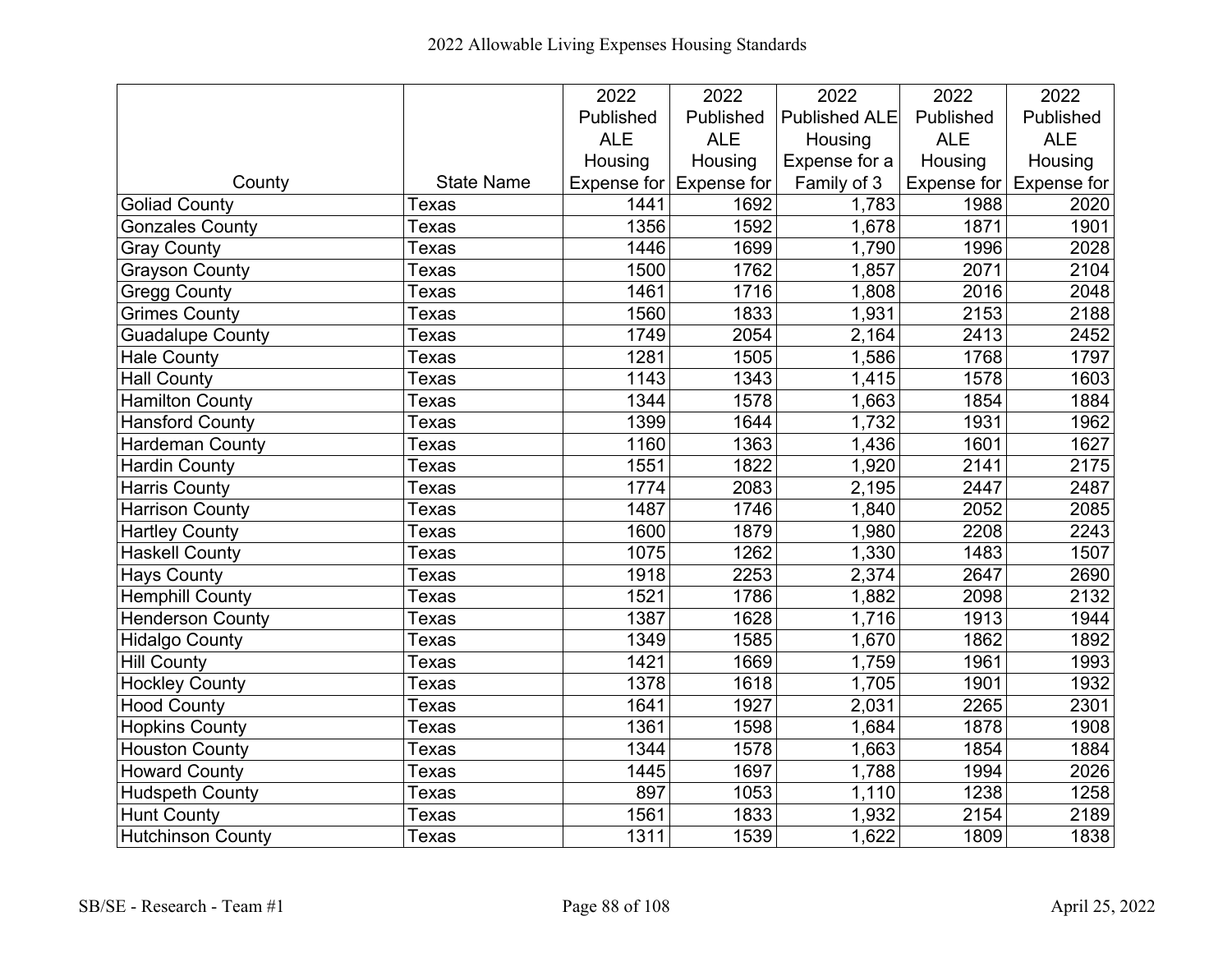|                          |                   | 2022       | 2022                    | 2022                 | 2022              | 2022                    |
|--------------------------|-------------------|------------|-------------------------|----------------------|-------------------|-------------------------|
|                          |                   | Published  | Published               | <b>Published ALE</b> | Published         | Published               |
|                          |                   | <b>ALE</b> | <b>ALE</b>              | Housing              | <b>ALE</b>        | <b>ALE</b>              |
|                          |                   | Housing    | Housing                 | Expense for a        | Housing           | Housing                 |
| County                   | <b>State Name</b> |            | Expense for Expense for | Family of 3          |                   | Expense for Expense for |
| <b>Irion County</b>      | Texas             | 1589       | 1866                    | 1,966                | 2192              | 2227                    |
| <b>Jack County</b>       | Texas             | 1383       | 1625                    | 1,712                | 1909              | 1940                    |
| Jackson County           | Texas             | 1337       | 1571                    | 1,655                | 1845              | 1875                    |
| <b>Jasper County</b>     | Texas             | 1395       | 1638                    | 1,726                | 1924              | 1956                    |
| <b>Jeff Davis County</b> | Texas             | 1288       | 1513                    | 1,594                | 1777              | 1806                    |
| Jefferson County         | Texas             | 1538       | 1807                    | 1,904                | 2123              | 2157                    |
| Jim Hogg County          | Texas             | 1221       | 1434                    | 1,511                | 1685              | 1712                    |
| <b>Jim Wells County</b>  | Texas             | 1431       | 1681                    | 1,771                | 1975              | 2007                    |
| <b>Johnson County</b>    | Texas             | 1558       | 1830                    | 1,928                | 2150              | 2184                    |
| <b>Jones County</b>      | Texas             | 1248       | 1465                    | 1,544                | 1722              | 1749                    |
| <b>Karnes County</b>     | Texas             | 1316       | 1546                    | 1,629                | 1816              | 1846                    |
| <b>Kaufman County</b>    | Texas             | 1801       | 2115                    | 2,229                | 2485              | 2525                    |
| <b>Kendall County</b>    | Texas             | 2272       | 2669                    | 2,812                | 3135              | 3186                    |
| <b>Kenedy County</b>     | Texas             | 1347       | 1582                    | 1,667                | 1859              | 1889                    |
| <b>Kent County</b>       | Texas             | 1610       | 1890                    | 1,992                | 2221              | 2257                    |
| <b>Kerr County</b>       | Texas             | 1504       | 1766                    | 1,861                | 2075              | 2109                    |
| <b>Kimble County</b>     | Texas             | 1509       | 1772                    | 1,867                | 2082              | 2115                    |
| <b>King County</b>       | Texas             | 1347       | 1582                    | 1,667                | 1859              | 1889                    |
| <b>Kinney County</b>     | Texas             | 1053       | 1237                    | 1,303                | 1453              | 1476                    |
| <b>Kleberg County</b>    | Texas             | 1584       | 1861                    | 1,961                | 2187              | 2222                    |
| <b>Knox County</b>       | Texas             | 1077       | 1265                    | 1,333                | 1486              | 1510                    |
| <b>Lamar County</b>      | Texas             | 1324       | 1554                    | 1,638                | 1826              | 1856                    |
| <b>Lamb County</b>       | Texas             | 1215       | 1427                    | 1,504                | 1677              | 1704                    |
| Lampasas County          | Texas             | 1605       | 1885                    | 1,986                | $\overline{2214}$ | 2250                    |
| La Salle County          | Texas             | 1369       | 1608                    | 1,694                | 1889              | 1919                    |
| Lavaca County            | Texas             | 1455       | 1709                    | 1,801                | 2008              | 2041                    |
| Lee County               | Texas             | 1553       | 1824                    | 1,922                | 2143              | 2178                    |
| Leon County              | Texas             | 1354       | 1591                    | 1,676                | 1869              | 1899                    |
| <b>Liberty County</b>    | Texas             | 1439       | 1690                    | 1,781                | 1986              | 2018                    |
| <b>Limestone County</b>  | Texas             | 1313       | 1542                    | 1,625                | 1812              | 1841                    |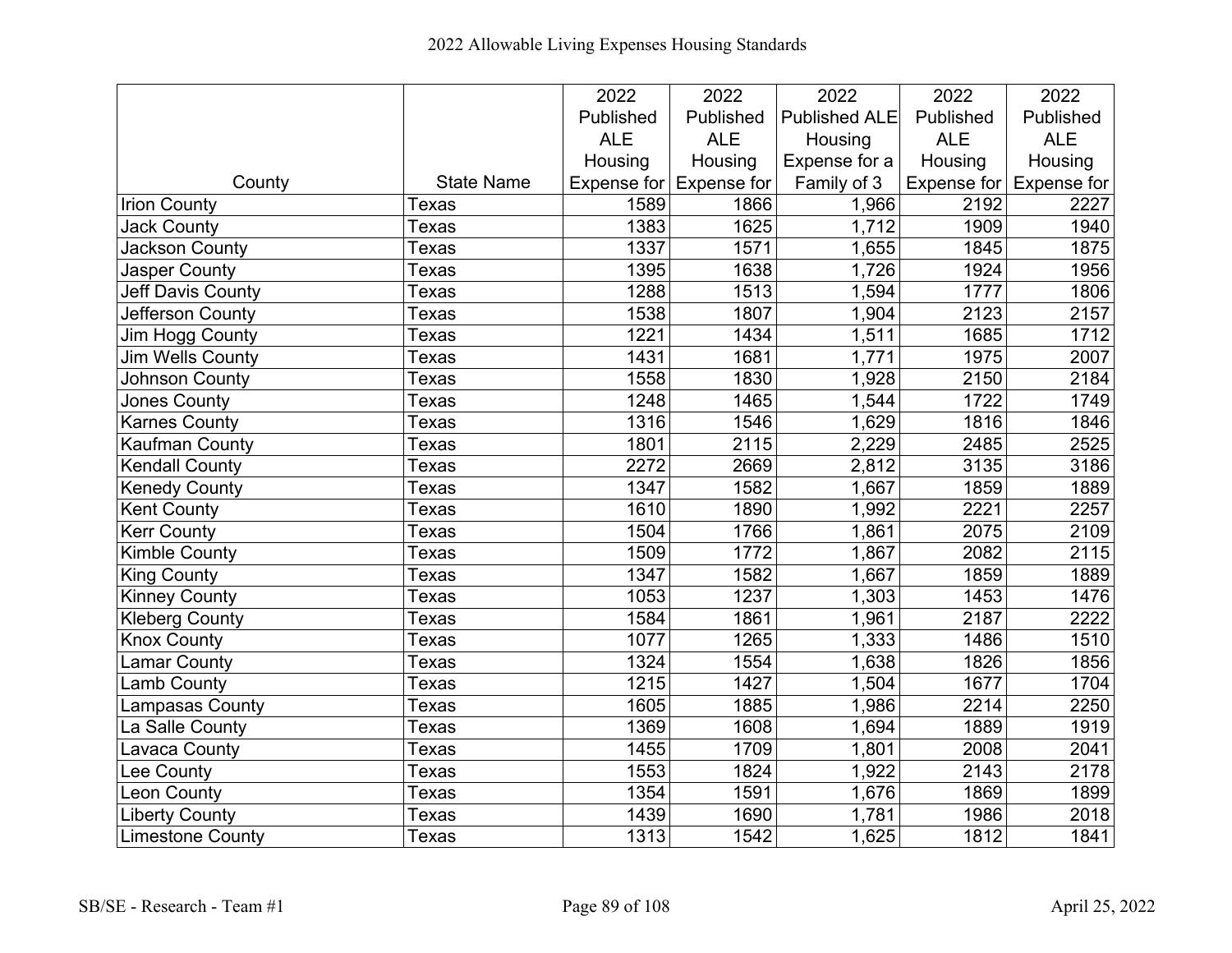|                           |                   | 2022       | 2022                    | 2022                 | 2022       | 2022                    |
|---------------------------|-------------------|------------|-------------------------|----------------------|------------|-------------------------|
|                           |                   | Published  | Published               | <b>Published ALE</b> | Published  | Published               |
|                           |                   | <b>ALE</b> | <b>ALE</b>              | Housing              | <b>ALE</b> | <b>ALE</b>              |
|                           |                   | Housing    | Housing                 | Expense for a        | Housing    | Housing                 |
| County                    | <b>State Name</b> |            | Expense for Expense for | Family of 3          |            | Expense for Expense for |
| <b>Lipscomb County</b>    | Texas             | 1289       | 1514                    | 1,595                | 1778       | 1807                    |
| Live Oak County           | Texas             | 1453       | 1706                    | 1,798                | 2005       | 2037                    |
| <b>Llano County</b>       | Texas             | 1451       | 1704                    | 1,796                | 2003       | 2035                    |
| <b>Loving County</b>      | Texas             | 1347       | 1582                    | 1,667                | 1859       | 1889                    |
| <b>Lubbock County</b>     | Texas             | 1597       | 1875                    | 1,976                | 2203       | 2239                    |
| <b>Lynn County</b>        | Texas             | 1396       | 1640                    | 1,728                | 1927       | 1958                    |
| McCulloch County          | Texas             | 1363       | 1601                    | 1,687                | 1881       | 1911                    |
| <b>McLennan County</b>    | Texas             | 1538       | 1806                    | 1,903                | 2122       | 2156                    |
| <b>McMullen County</b>    | Texas             | 1391       | 1634                    | 1,722                | 1920       | 1951                    |
| <b>Madison County</b>     | Texas             | 1424       | 1672                    | 1,762                | 1965       | 1996                    |
| Marion County             | Texas             | 1295       | 1521                    | 1,603                | 1787       | 1816                    |
| <b>Martin County</b>      | Texas             | 1433       | 1684                    | 1,774                | 1978       | 2010                    |
| <b>Mason County</b>       | Texas             | 1488       | 1748                    | 1,842                | 2054       | 2087                    |
| Matagorda County          | Texas             | 1454       | 1708                    | 1,800                | 2007       | 2039                    |
| <b>Maverick County</b>    | Texas             | 1412       | 1658                    | 1,747                | 1948       | 1979                    |
| <b>Medina County</b>      | Texas             | 1603       | 1883                    | 1,984                | 2212       | 2248                    |
| <b>Menard County</b>      | Texas             | 995        | 1168                    | 1,231                | 1373       | 1395                    |
| <b>Midland County</b>     | Texas             | 1908       | 2241                    | 2,361                | 2633       | 2675                    |
| <b>Milam County</b>       | Texas             | 1324       | 1555                    | 1,639                | 1827       | 1857                    |
| <b>Mills County</b>       | Texas             | 1206       | 1416                    | 1,492                | 1664       | 1690                    |
| <b>Mitchell County</b>    | Texas             | 1197       | 1405                    | 1,481                | 1651       | 1678                    |
| <b>Montague County</b>    | Texas             | 1429       | 1678                    | 1,768                | 1971       | 2003                    |
| <b>Montgomery County</b>  | Texas             | 1955       | 2296                    | 2,419                | 2697       | 2741                    |
| <b>Moore County</b>       | Texas             | 1388       | 1630                    | 1,718                | 1916       | 1946                    |
| <b>Morris County</b>      | Texas             | 1181       | 1387                    | 1,462                | 1630       | 1656                    |
| <b>Motley County</b>      | Texas             | 1111       | 1305                    | 1,375                | 1533       | 1558                    |
| <b>Nacogdoches County</b> | Texas             | 1449       | 1702                    | 1,793                | 1999       | 2031                    |
| Navarro County            | Texas             | 1394       | 1637                    | 1,725                | 1923       | 1954                    |
| <b>Newton County</b>      | Texas             | 1328       | 1560                    | 1,644                | 1833       | 1863                    |
| <b>Nolan County</b>       | Texas             | 1353       | 1589                    | 1,674                | 1867       | 1897                    |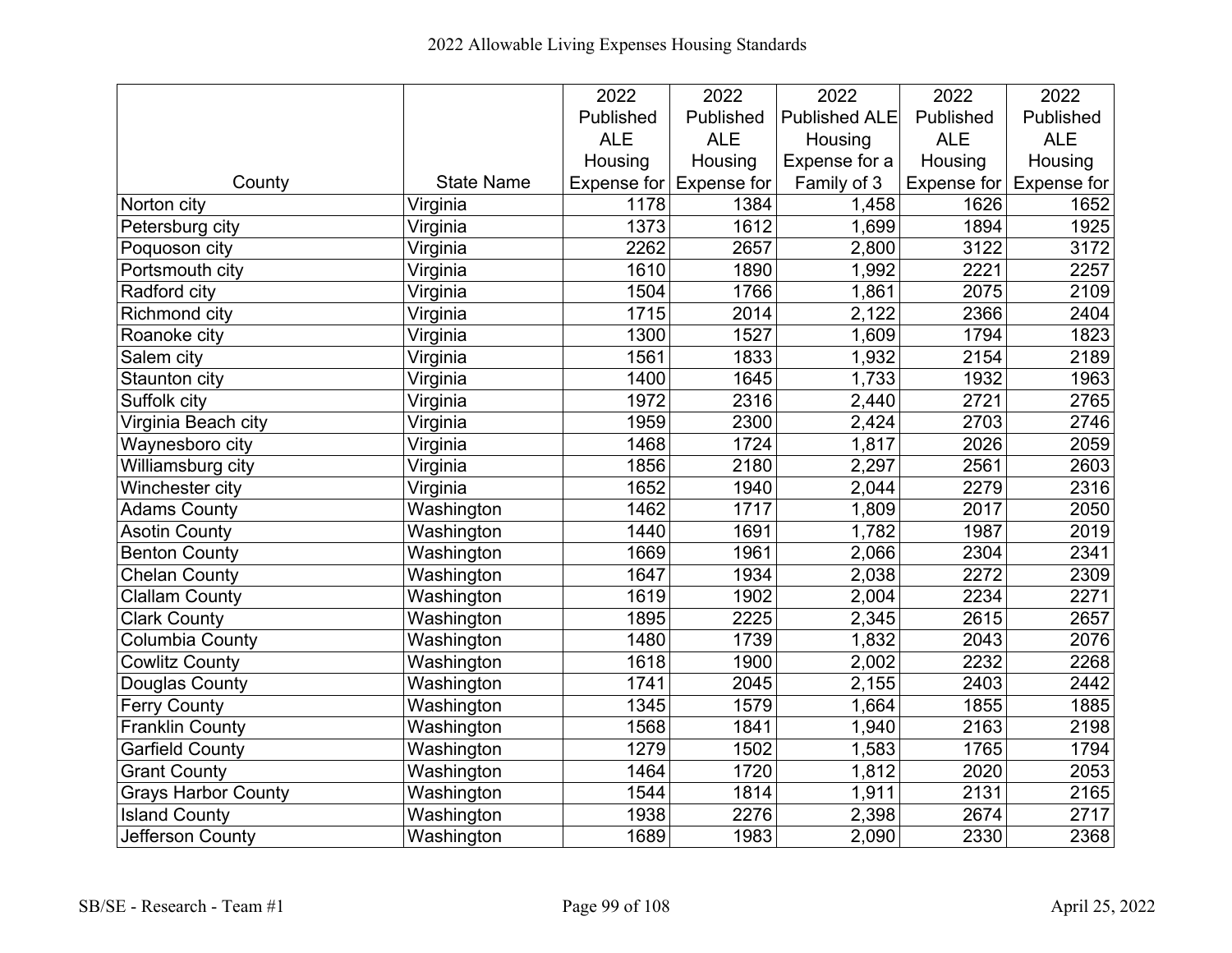|                            |                   | 2022        | 2022               | 2022                 | 2022              | 2022                            |
|----------------------------|-------------------|-------------|--------------------|----------------------|-------------------|---------------------------------|
|                            |                   | Published   | Published          | <b>Published ALE</b> | Published         | Published                       |
|                            |                   | <b>ALE</b>  | <b>ALE</b>         | Housing              | <b>ALE</b>        | <b>ALE</b>                      |
|                            |                   | Housing     | Housing            | Expense for a        | Housing           | Housing                         |
| County                     | <b>State Name</b> | Expense for | <b>Expense for</b> | Family of 3          |                   | Expense for $\vert$ Expense for |
| <b>King County</b>         | Washington        | 2547        | 2991               | 3,152                | 3514              | 3571                            |
| <b>Kitsap County</b>       | Washington        | 1921        | 2257               | 2,378                | 2651              | 2694                            |
| <b>Kittitas County</b>     | Washington        | 1820        | 2138               | 2,253                | 2512              | 2553                            |
| <b>Klickitat County</b>    | Washington        | 1685        | 1980               | 2,086                | 2326              | 2363                            |
| Lewis County               | Washington        | 1558        | 1830               | 1,928                | 2150              | 2184                            |
| <b>Lincoln County</b>      | Washington        | 1391        | 1634               | 1,722                | 1920              | 1951                            |
| <b>Mason County</b>        | Washington        | 1618        | 1901               | 2,003                | 2233              | 2269                            |
| <b>Okanogan County</b>     | Washington        | 1467        | 1723               | 1,816                | 2025              | 2058                            |
| <b>Pacific County</b>      | Washington        | 1354        | 1591               | 1,676                | 1869              | 1899                            |
| <b>Pend Oreille County</b> | Washington        | 1555        | 1827               | 1,925                | $\overline{21}46$ | 2181                            |
| <b>Pierce County</b>       | Washington        | 2005        | 2354               | 2,481                | 2766              | 2811                            |
| San Juan County            | Washington        | 2023        | 2376               | 2,504                | 2792              | 2837                            |
| <b>Skagit County</b>       | Washington        | 1848        | 2170               | 2,287                | 2550              | 2591                            |
| <b>Skamania County</b>     | Washington        | 1799        | 2113               | 2,227                | 2483              | 2523                            |
| <b>Snohomish County</b>    | Washington        | 2225        | 2614               | 2,754                | 3071              | 3120                            |
| <b>Spokane County</b>      | Washington        | 1605        | 1885               | 1,986                | $\overline{22}14$ | 2250                            |
| <b>Stevens County</b>      | Washington        | 1455        | 1709               | 1,801                | 2008              | 2041                            |
| <b>Thurston County</b>     | Washington        | 1902        | 2234               | 2,354                | 2625              | 2667                            |
| <b>Wahkiakum County</b>    | Washington        | 1601        | 1881               | 1,982                | 2210              | 2246                            |
| <b>Walla Walla County</b>  | Washington        | 1610        | 1891               | 1,993                | 2222              | 2258                            |
| <b>Whatcom County</b>      | Washington        | 1864        | 2189               | 2,307                | 2572              | 2614                            |
| <b>Whitman County</b>      | Washington        | 1614        | 1895               | 1,997                | 2227              | 2263                            |
| <b>Yakima County</b>       | Washington        | 1499        | 1760               | 1,855                | 2068              | 2102                            |
| <b>Barbour County</b>      | West Virginia     | 1170        | 1374               | 1,448                | 1615              | 1641                            |
| <b>Berkeley County</b>     | West Virginia     | 1506        | 1769               | 1,864                | 2078              | 2112                            |
| <b>Boone County</b>        | West Virginia     | 1201        | 1410               | 1,486                | 1657              | 1684                            |
| <b>Braxton County</b>      | West Virginia     | 1140        | 1339               | 1,411                | 1573              | 1599                            |
| <b>Brooke County</b>       | West Virginia     | 1199        | 1408               | 1,484                | 1655              | 1681                            |
| <b>Cabell County</b>       | West Virginia     | 1290        | 1515               | 1,596                | 1780              | 1808                            |
| <b>Calhoun County</b>      | West Virginia     | 949         | 1114               | 1,174                | 1309              | 1330                            |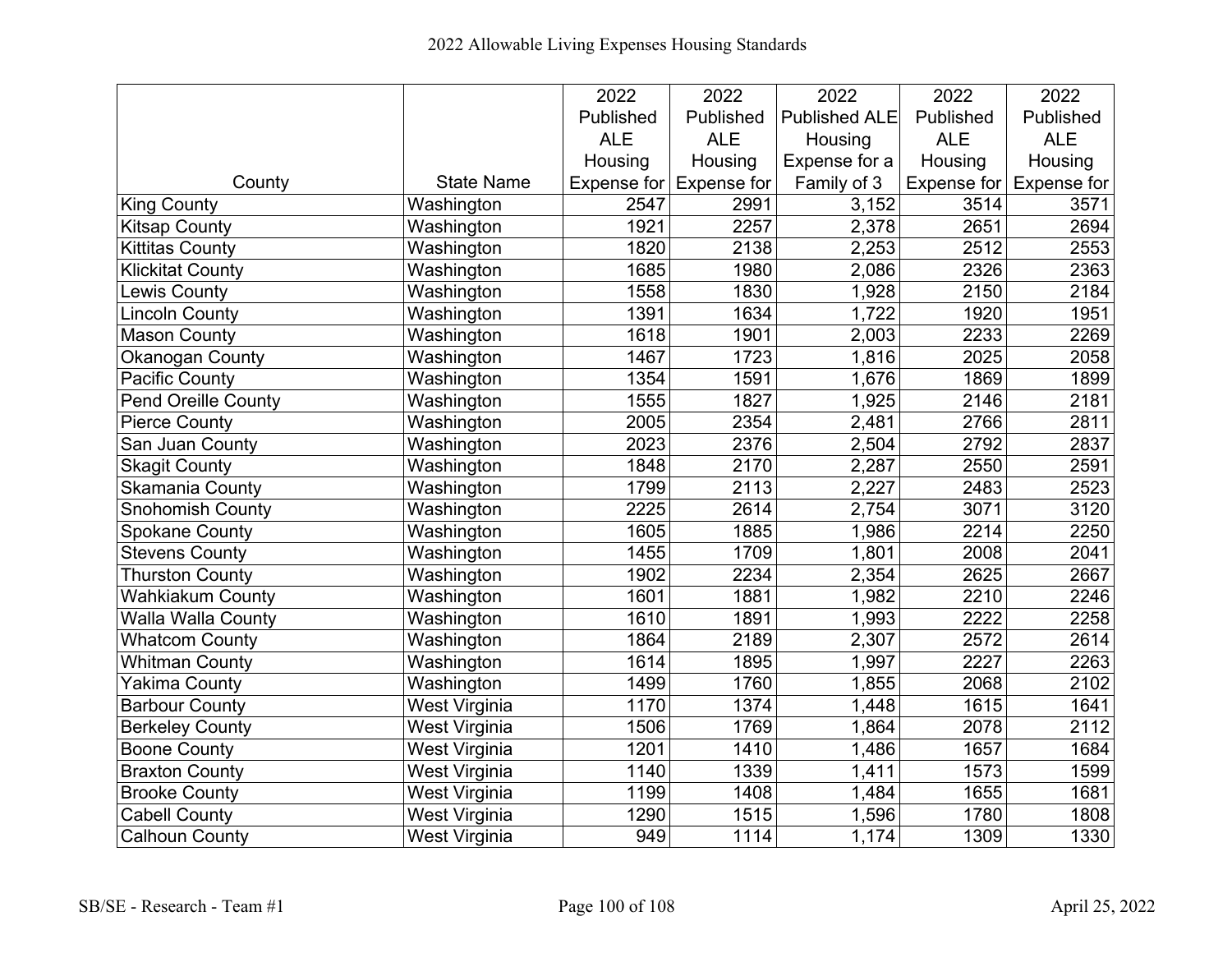|                         |                      | 2022       | 2022                    | 2022                 | 2022       | 2022                            |
|-------------------------|----------------------|------------|-------------------------|----------------------|------------|---------------------------------|
|                         |                      | Published  | Published               | <b>Published ALE</b> | Published  | Published                       |
|                         |                      | <b>ALE</b> | <b>ALE</b>              | Housing              | <b>ALE</b> | <b>ALE</b>                      |
|                         |                      | Housing    | Housing                 | Expense for a        | Housing    | Housing                         |
| County                  | <b>State Name</b>    |            | Expense for Expense for | Family of 3          |            | Expense for $\vert$ Expense for |
| <b>Clay County</b>      | <b>West Virginia</b> | 1074       | 1261                    | 1,329                | 1482       | 1506                            |
| Doddridge County        | West Virginia        | 1096       | 1288                    | 1,357                | 1513       | 1537                            |
| <b>Fayette County</b>   | West Virginia        | 1128       | 1325                    | 1,396                | 1557       | 1582                            |
| <b>Gilmer County</b>    | West Virginia        | 938        | 1102                    | 1,161                | 1295       | 1315                            |
| <b>Grant County</b>     | West Virginia        | 1144       | 1344                    | 1,416                | 1579       | 1604                            |
| Greenbrier County       | West Virginia        | 1189       | 1397                    | 1,472                | 1641       | 1668                            |
| <b>Hampshire County</b> | West Virginia        | 1280       | 1503                    | 1,584                | 1766       | 1795                            |
| <b>Hancock County</b>   | West Virginia        | 1121       | 1316                    | 1,387                | 1547       | 1571                            |
| <b>Hardy County</b>     | West Virginia        | 1193       | 1401                    | 1,476                | 1646       | 1672                            |
| <b>Harrison County</b>  | West Virginia        | 1223       | 1437                    | 1,514                | 1688       | 1715                            |
| <b>Jackson County</b>   | West Virginia        | 1231       | 1446                    | 1,524                | 1699       | 1727                            |
| Jefferson County        | West Virginia        | 1809       | 2125                    | 2,239                | 2496       | 2537                            |
| <b>Kanawha County</b>   | West Virginia        | 1256       | 1476                    | 1,555                | 1734       | 1762                            |
| <b>Lewis County</b>     | West Virginia        | 1117       | 1312                    | 1,383                | 1542       | 1567                            |
| <b>Lincoln County</b>   | West Virginia        | 1079       | 1267                    | 1,335                | 1489       | $\overline{1}513$               |
| Logan County            | <b>West Virginia</b> | 1156       | 1358                    | 1,431                | 1596       | 1621                            |
| <b>McDowell County</b>  | West Virginia        | 987        | 1159                    | 1,221                | 1361       | 1383                            |
| <b>Marion County</b>    | West Virginia        | 1193       | 1401                    | 1,476                | 1646       | 1672                            |
| <b>Marshall County</b>  | West Virginia        | 1088       | 1277                    | 1,346                | 1501       | 1525                            |
| <b>Mason County</b>     | West Virginia        | 1117       | 1312                    | 1,383                | 1542       | 1567                            |
| <b>Mercer County</b>    | West Virginia        | 1189       | 1397                    | 1,472                | 1641       | 1668                            |
| <b>Mineral County</b>   | West Virginia        | 1184       | 1390                    | 1,465                | 1633       | 1660                            |
| <b>Mingo County</b>     | West Virginia        | 1164       | 1368                    | 1,441                | 1607       | 1633                            |
| Monongalia County       | West Virginia        | 1498       | 1759                    | 1,854                | 2067       | 2101                            |
| <b>Monroe County</b>    | West Virginia        | 1189       | 1396                    | 1,471                | 1640       | 1667                            |
| <b>Morgan County</b>    | West Virginia        | 1367       | 1606                    | 1,692                | 1887       | 1917                            |
| Nicholas County         | West Virginia        | 1121       | 1316                    | 1,387                | 1547       | 1571                            |
| <b>Ohio County</b>      | West Virginia        | 1236       | 1452                    | 1,530                | 1706       | 1733                            |
| <b>Pendleton County</b> | West Virginia        | 1133       | 1330                    | 1,402                | 1563       | 1588                            |
| <b>Pleasants County</b> | West Virginia        | 1185       | 1392                    | 1,467                | 1636       | 1662                            |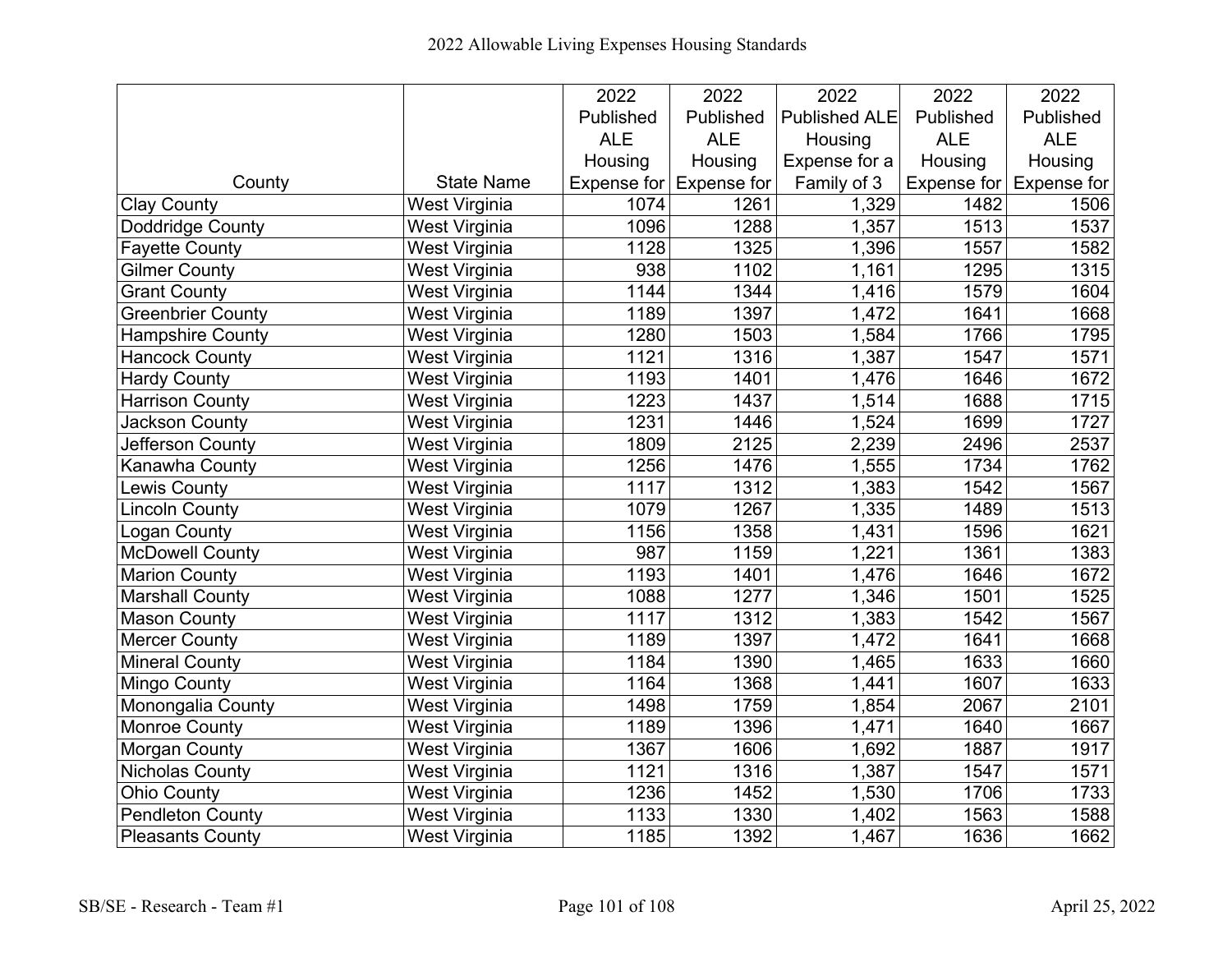|                        |                      | 2022        | 2022               | 2022                 | 2022             | 2022               |
|------------------------|----------------------|-------------|--------------------|----------------------|------------------|--------------------|
|                        |                      | Published   | Published          | <b>Published ALE</b> | Published        | Published          |
|                        |                      | <b>ALE</b>  | <b>ALE</b>         | Housing              | <b>ALE</b>       | <b>ALE</b>         |
|                        |                      | Housing     | Housing            | Expense for a        | Housing          | Housing            |
| County                 | <b>State Name</b>    | Expense for | <b>Expense for</b> | Family of 3          | Expense for      | <b>Expense for</b> |
| Pocahontas County      | <b>West Virginia</b> | 1122        | 1318               | 1,389                | 1549             | 1574               |
| <b>Preston County</b>  | <b>West Virginia</b> | 1239        | 1456               | 1,534                | $\frac{1}{1710}$ | 1738               |
| <b>Putnam County</b>   | West Virginia        | 1456        | 1710               | 1,802                | 2009             | 2042               |
| <b>Raleigh County</b>  | West Virginia        | 1217        | 1429               | 1,506                | 1679             | 1706               |
| <b>Randolph County</b> | West Virginia        | 1147        | 1347               | 1,419                | 1582             | 1608               |
| <b>Ritchie County</b>  | West Virginia        | 1035        | 1216               | 1,281                | 1428             | 1451               |
| <b>Roane County</b>    | West Virginia        | 1070        | 1256               | 1,324                | 1476             | 1500               |
| <b>Summers County</b>  | West Virginia        | 1027        | 1206               | 1,271                | 1417             | 1440               |
| <b>Taylor County</b>   | West Virginia        | 1127        | 1324               | 1,395                | 1555             | 1581               |
| <b>Tucker County</b>   | <b>West Virginia</b> | 1084        | 1273               | 1,341                | 1495             | 1519               |
| <b>Tyler County</b>    | West Virginia        | 1115        | 1310               | 1,380                | 1539             | 1564               |
| <b>Upshur County</b>   | West Virginia        | 1209        | 1420               | 1,496                | 1668             | 1695               |
| <b>Wayne County</b>    | West Virginia        | 1205        | 1415               | 1,491                | 1662             | 1689               |
| <b>Webster County</b>  | West Virginia        | 1051        | 1235               | 1,301                | 1451             | 1474               |
| <b>Wetzel County</b>   | West Virginia        | 1113        | 1307               | 1,377                | 1535             | 1560               |
| <b>Wirt County</b>     | West Virginia        | 1021        | 1200               | 1,264                | 1409             | 1432               |
| <b>Wood County</b>     | West Virginia        | 1188        | 1395               | 1,470                | 1639             | 1666               |
| <b>Wyoming County</b>  | West Virginia        | 1096        | 1287               | 1,356                | 1512             | 1536               |
| <b>Adams County</b>    | Wisconsin            | 1354        | 1591               | 1,676                | 1869             | 1899               |
| <b>Ashland County</b>  | Wisconsin            | 1399        | 1644               | 1,732                | 1931             | 1962               |
| <b>Barron County</b>   | Wisconsin            | 1395        | 1638               | 1,726                | 1924             | 1956               |
| <b>Bayfield County</b> | Wisconsin            | 1417        | 1665               | 1,754                | 1956             | 1987               |
| <b>Brown County</b>    | Wisconsin            | 1554        | 1825               | 1,923                | 2144             | 2179               |
| <b>Buffalo County</b>  | Wisconsin            | 1487        | 1746               | 1,840                | 2052             | 2085               |
| <b>Burnett County</b>  | Wisconsin            | 1336        | 1570               | 1,654                | 1844             | 1874               |
| <b>Calumet County</b>  | Wisconsin            | 1563        | 1836               | 1,935                | 2158             | 2192               |
| Chippewa County        | Wisconsin            | 1433        | 1683               | 1,773                | 1977             | 2009               |
| <b>Clark County</b>    | Wisconsin            | 1357        | 1593               | 1,679                | 1872             | 1902               |
| <b>Columbia County</b> | Wisconsin            | 1618        | 1900               | 2,002                | 2232             | 2268               |
| <b>Crawford County</b> | Wisconsin            | 1384        | 1626               | 1,713                | 1910             | 1941               |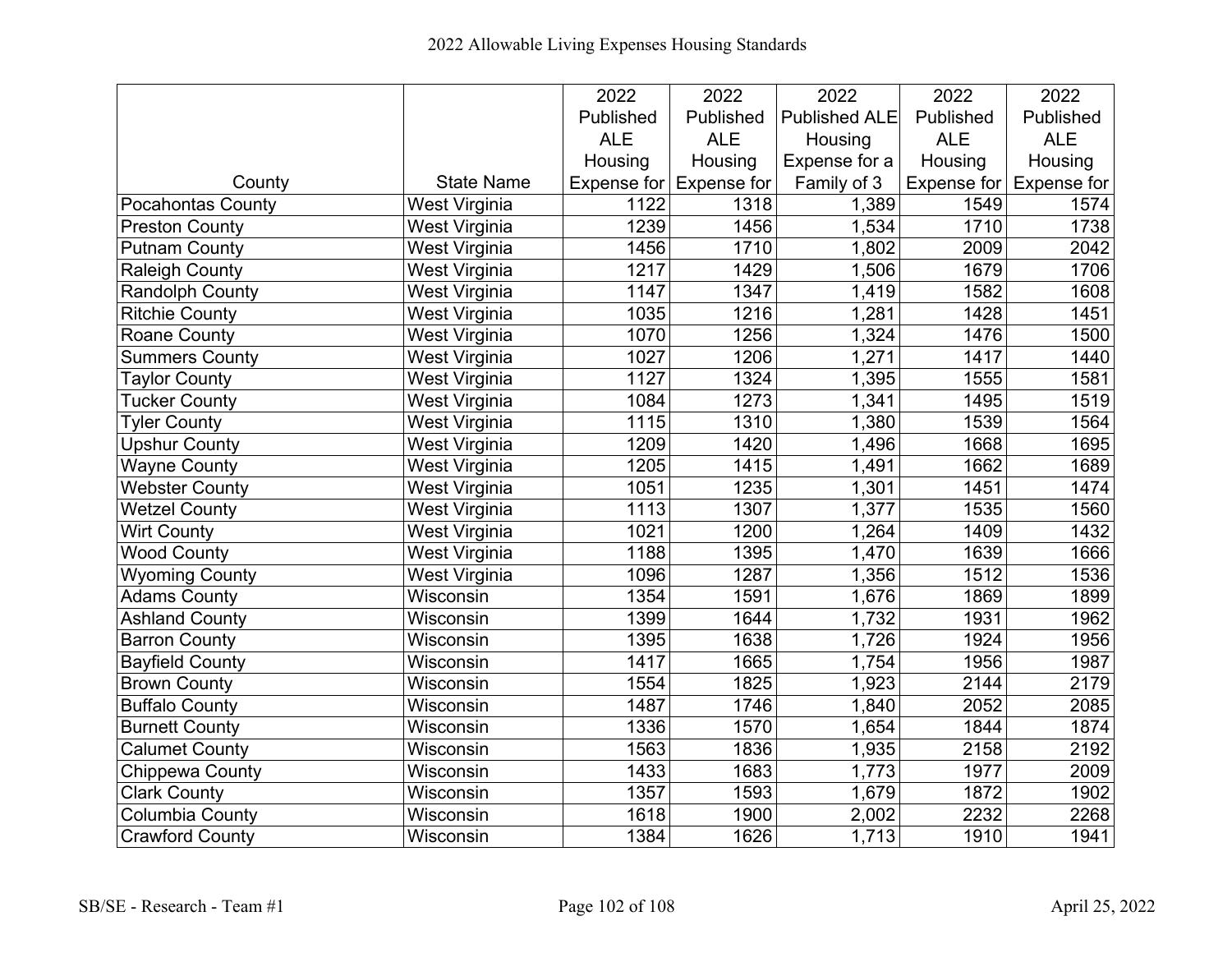|                          |                   | 2022       | 2022                               | 2022                 | 2022        | 2022        |
|--------------------------|-------------------|------------|------------------------------------|----------------------|-------------|-------------|
|                          |                   | Published  | Published                          | <b>Published ALE</b> | Published   | Published   |
|                          |                   | <b>ALE</b> | <b>ALE</b>                         | Housing              | <b>ALE</b>  | <b>ALE</b>  |
|                          |                   | Housing    | Housing                            | Expense for a        | Housing     | Housing     |
| County                   | <b>State Name</b> |            | Expense for $\mathsf{Expense}$ for | Family of 3          | Expense for | Expense for |
| Dane County              | Wisconsin         | 1943       | 2282                               | 2,405                | 2682        | 2725        |
| Dodge County             | Wisconsin         | 1522       | 1788                               | 1,884                | 2101        | 2135        |
| Door County              | Wisconsin         | 1530       | 1797                               | 1,894                | 2112        | 2146        |
| Douglas County           | Wisconsin         | 1387       | 1629                               | 1,717                | 1914        | 1945        |
| <b>Dunn County</b>       | Wisconsin         | 1489       | 1749                               | 1,843                | 2055        | 2088        |
| <b>Eau Claire County</b> | Wisconsin         | 1499       | 1760                               | 1,855                | 2068        | 2102        |
| <b>Florence County</b>   | Wisconsin         | 1328       | 1559                               | 1,643                | 1832        | 1862        |
| Fond du Lac County       | Wisconsin         | 1523       | 1789                               | 1,885                | 2102        | 2136        |
| <b>Forest County</b>     | Wisconsin         | 1267       | 1488                               | 1,568                | 1748        | 1777        |
| <b>Grant County</b>      | Wisconsin         | 1399       | 1644                               | 1,732                | 1931        | 1962        |
| <b>Green County</b>      | Wisconsin         | 1585       | 1862                               | 1,962                | 2188        | 2223        |
| <b>Green Lake County</b> | Wisconsin         | 1391       | 1633                               | 1,721                | 1919        | 1950        |
| Iowa County              | Wisconsin         | 1604       | 1884                               | 1,985                | 2213        | 2249        |
| Iron County              | Wisconsin         | 1281       | 1505                               | 1,586                | 1768        | 1797        |
| Jackson County           | Wisconsin         | 1370       | 1610                               | 1,696                | 1891        | 1922        |
| Jefferson County         | Wisconsin         | 1652       | 1940                               | 2,044                | 2279        | 2316        |
| Juneau County            | Wisconsin         | 1397       | 1641                               | 1,729                | 1928        | 1959        |
| Kenosha County           | Wisconsin         | 1673       | 1965                               | 2,071                | 2309        | 2346        |
| <b>Kewaunee County</b>   | Wisconsin         | 1505       | 1768                               | 1,863                | 2077        | 2111        |
| La Crosse County         | Wisconsin         | 1579       | 1854                               | 1,954                | 2179        | 2214        |
| Lafayette County         | Wisconsin         | 1428       | 1677                               | 1,767                | 1970        | 2002        |
| Langlade County          | Wisconsin         | 1205       | 1415                               | 1,491                | 1662        | 1689        |
| <b>Lincoln County</b>    | Wisconsin         | 1362       | 1600                               | 1,686                | 1880        | 1910        |
| <b>Manitowoc County</b>  | Wisconsin         | 1325       | 1556                               | 1,640                | 1829        | 1858        |
| <b>Marathon County</b>   | Wisconsin         | 1444       | 1696                               | 1,787                | 1993        | 2025        |
| <b>Marinette County</b>  | Wisconsin         | 1269       | 1490                               | 1,570                | 1751        | 1779        |
| <b>Marquette County</b>  | Wisconsin         | 1408       | 1654                               | 1,743                | 1943        | 1975        |
| Menominee County         | Wisconsin         | 1357       | 1593                               | 1,679                | 1872        | 1902        |
| <b>Milwaukee County</b>  | Wisconsin         | 1620       | 1903                               | 2,005                | 2236        | 2272        |
| <b>Monroe County</b>     | Wisconsin         | 1460       | 1715                               | 1,807                | 2015        | 2047        |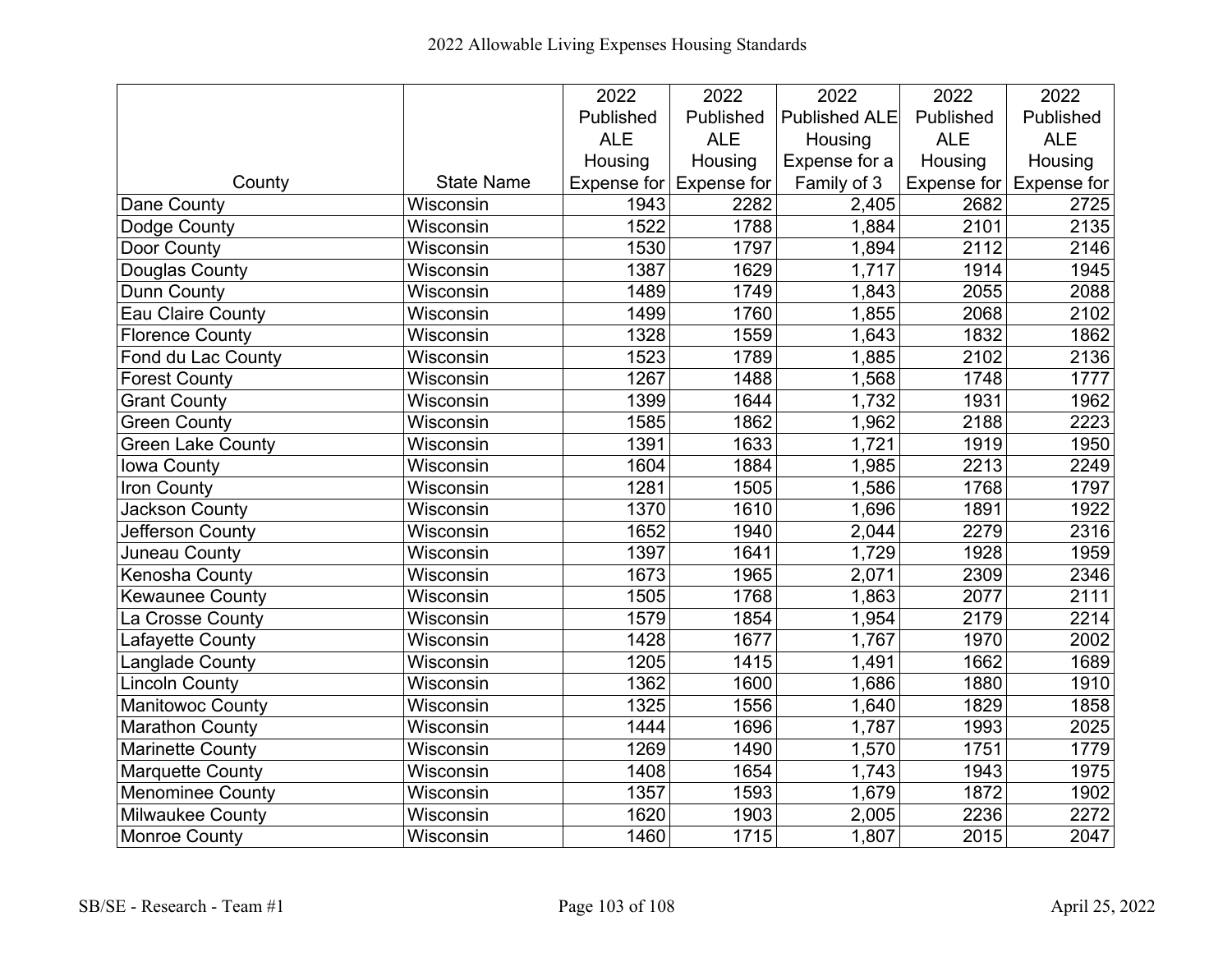|                           |                   | 2022        | 2022               | 2022                 | 2022        | 2022               |
|---------------------------|-------------------|-------------|--------------------|----------------------|-------------|--------------------|
|                           |                   | Published   | Published          | <b>Published ALE</b> | Published   | Published          |
|                           |                   | <b>ALE</b>  | <b>ALE</b>         | Housing              | <b>ALE</b>  | <b>ALE</b>         |
|                           |                   | Housing     | Housing            | Expense for a        | Housing     | Housing            |
| County                    | <b>State Name</b> | Expense for | <b>Expense for</b> | Family of 3          | Expense for | <b>Expense for</b> |
| <b>Oconto County</b>      | Wisconsin         | 1435        | 1685               | 1,776                | 1980        | 2012               |
| <b>Oneida County</b>      | Wisconsin         | 1411        | 1657               | 1,746                | 1947        | 1978               |
| Outagamie County          | Wisconsin         | 1527        | 1794               | 1,890                | 2107        | 2141               |
| Ozaukee County            | Wisconsin         | 1927        | 2263               | 2,385                | 2659        | 2702               |
| Pepin County              | Wisconsin         | 1450        | 1703               | 1,795                | 2001        | 2034               |
| <b>Pierce County</b>      | Wisconsin         | 1767        | 2075               | 2,187                | 2439        | 2478               |
| Polk County               | Wisconsin         | 1535        | 1803               | 1,900                | 2119        | 2153               |
| <b>Portage County</b>     | Wisconsin         | 1433        | 1683               | 1,773                | 1977        | 2009               |
| <b>Price County</b>       | Wisconsin         | 1315        | 1545               | 1,628                | 1815        | 1845               |
| <b>Racine County</b>      | Wisconsin         | 1647        | 1934               | 2,038                | 2272        | 2309               |
| <b>Richland County</b>    | Wisconsin         | 1384        | 1626               | 1,713                | 1910        | 1941               |
| <b>Rock County</b>        | Wisconsin         | 1452        | 1705               | 1,797                | 2004        | 2036               |
| <b>Rusk County</b>        | Wisconsin         | 1252        | 1471               | 1,550                | 1728        | 1756               |
| St. Croix County          | Wisconsin         | 1786        | 2098               | 2,211                | 2465        | 2505               |
| <b>Sauk County</b>        | Wisconsin         | 1579        | 1854               | 1,954                | 2179        | 2214               |
| <b>Sawyer County</b>      | Wisconsin         | 1379        | 1620               | 1,707                | 1903        | 1934               |
| Shawano County            | Wisconsin         | 1344        | 1578               | 1,663                | 1854        | 1884               |
| Sheboygan County          | Wisconsin         | 1436        | 1686               | 1,777                | 1981        | 2013               |
| <b>Taylor County</b>      | Wisconsin         | 1399        | 1643               | 1,731                | 1930        | 1961               |
| <b>Trempealeau County</b> | Wisconsin         | 1517        | 1781               | 1,877                | 2093        | 2127               |
| <b>Vernon County</b>      | Wisconsin         | 1429        | 1678               | 1,768                | 1971        | 2003               |
| <b>Vilas County</b>       | Wisconsin         | 1387        | 1628               | 1,716                | 1913        | 1944               |
| <b>Walworth County</b>    | Wisconsin         | 1658        | 1947               | 2,052                | 2288        | 2325               |
| <b>Washburn County</b>    | Wisconsin         | 1348        | 1583               | 1,668                | 1860        | 1890               |
| <b>Washington County</b>  | Wisconsin         | 1789        | 2101               | 2,214                | 2469        | 2508               |
| <b>Waukesha County</b>    | Wisconsin         | 1951        | 2291               | 2,414                | 2692        | 2735               |
| <b>Waupaca County</b>     | Wisconsin         | 1412        | 1658               | 1,747                | 1948        | 1979               |
| Waushara County           | Wisconsin         | 1340        | 1573               | 1,658                | 1849        | 1879               |
| Winnebago County          | Wisconsin         | 1473        | 1730               | 1,823                | 2033        | 2065               |
| <b>Wood County</b>        | Wisconsin         | 1317        | 1547               | 1,630                | 1817        | 1847               |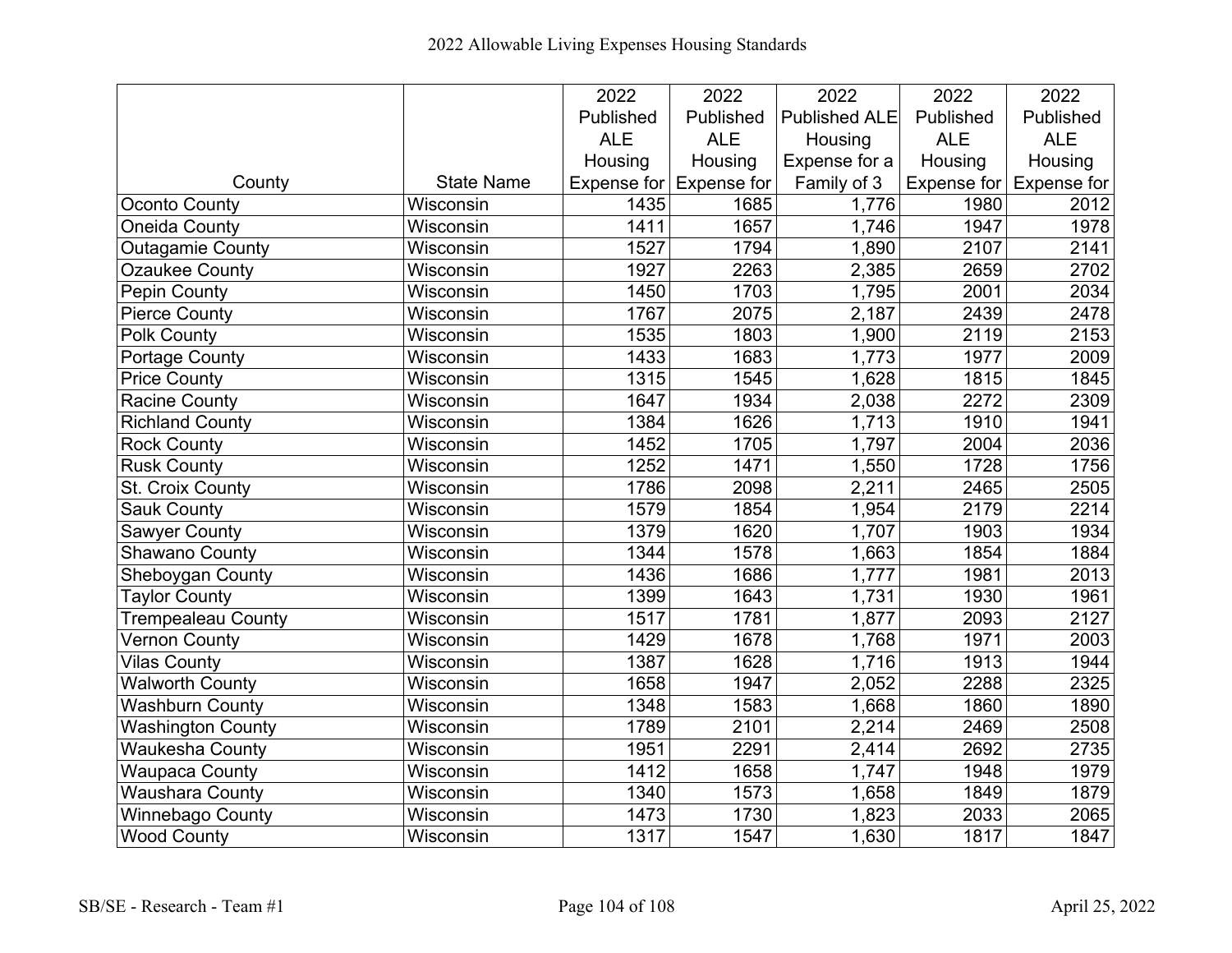|                           |                    | 2022        | 2022               | 2022                 | 2022       | 2022                            |
|---------------------------|--------------------|-------------|--------------------|----------------------|------------|---------------------------------|
|                           |                    | Published   | Published          | <b>Published ALE</b> | Published  | Published                       |
|                           |                    | <b>ALE</b>  | <b>ALE</b>         | Housing              | <b>ALE</b> | <b>ALE</b>                      |
|                           |                    | Housing     | Housing            | Expense for a        | Housing    | Housing                         |
| County                    | <b>State Name</b>  | Expense for | <b>Expense for</b> | Family of 3          |            | Expense for $\vert$ Expense for |
| <b>Albany County</b>      | Wyoming            | 1750        | 2056               | 2,166                | 2415       | 2454                            |
| <b>Big Horn County</b>    | Wyoming            | 1386        | 1628               | 1,715                | 1912       | 1943                            |
| <b>Campbell County</b>    | Wyoming            | 1761        | 2069               | 2,180                | 2431       | 2470                            |
| Carbon County             | Wyoming            | 1446        | 1699               | 1,790                | 1996       | 2028                            |
| <b>Converse County</b>    | Wyoming            | 1626        | 1909               | 2,012                | 2243       | 2280                            |
| <b>Crook County</b>       | Wyoming            | 1704        | 2001               | 2,109                | 2352       | 2389                            |
| <b>Fremont County</b>     | Wyoming            | 1530        | 1797               | 1,894                | 2112       | 2146                            |
| <b>Goshen County</b>      | Wyoming            | 1450        | 1703               | 1,794                | 2000       | 2033                            |
| <b>Hot Springs County</b> | Wyoming            | 1399        | 1643               | 1,731                | 1930       | 1961                            |
| Johnson County            | Wyoming            | 1713        | 2012               | 2,120                | 2364       | 2402                            |
| Laramie County            | Wyoming            | 1673        | 1964               | 2,070                | 2308       | 2345                            |
| <b>Lincoln County</b>     | Wyoming            | 1618        | 1900               | 2,002                | 2232       | 2268                            |
| Natrona County            | Wyoming            | 1575        | 1850               | 1,949                | 2173       | 2208                            |
| Niobrara County           | Wyoming            | 1299        | 1526               | 1,608                | 1793       | 1822                            |
| <b>Park County</b>        | Wyoming            | 1580        | 1855               | 1,955                | 2180       | 2215                            |
| <b>Platte County</b>      | Wyoming            | 1467        | 1722               | 1,815                | 2024       | 2056                            |
| <b>Sheridan County</b>    | Wyoming            | 1690        | 1984               | 2,091                | 2331       | 2369                            |
| <b>Sublette County</b>    | Wyoming            | 1830        | 2149               | 2,265                | 2525       | 2566                            |
| <b>Sweetwater County</b>  | Wyoming            | 1601        | 1881               | 1,982                | 2210       | 2246                            |
| <b>Teton County</b>       | Wyoming            | 2300        | 2702               | 2,847                | 3174       | 3226                            |
| <b>Uinta County</b>       | Wyoming            | 1468        | 1724               | 1,817                | 2026       | 2059                            |
| <b>Washakie County</b>    | Wyoming            | 1360        | 1597               | 1,683                | 1877       | 1907                            |
| <b>Weston County</b>      | Wyoming            | 1542        | 1811               | 1,908                | 2127       | 2162                            |
| Adjuntas Municipio        | <b>Puerto Rico</b> | 1014        | 1191               | 1,255                | 1399       | 1422                            |
| Aguada Municipio          | Puerto Rico        | 1105        | 1297               | 1,367                | 1524       | 1549                            |
| Aguadilla Municipio       | Puerto Rico        | 1046        | 1228               | 1,294                | 1443       | 1466                            |
| Aguas Buenas Municipio    | Puerto Rico        | 1083        | 1272               | 1,340                | 1494       | 1518                            |
| Aibonito Municipio        | Puerto Rico        | 1035        | 1216               | 1,281                | 1428       | 1451                            |
| Añasco Municipio          | Puerto Rico        | 994         | 1167               | 1,230                | 1371       | 1394                            |
| Arecibo Municipio         | <b>Puerto Rico</b> | 966         | 1134               | 1,195                | 1332       | 1354                            |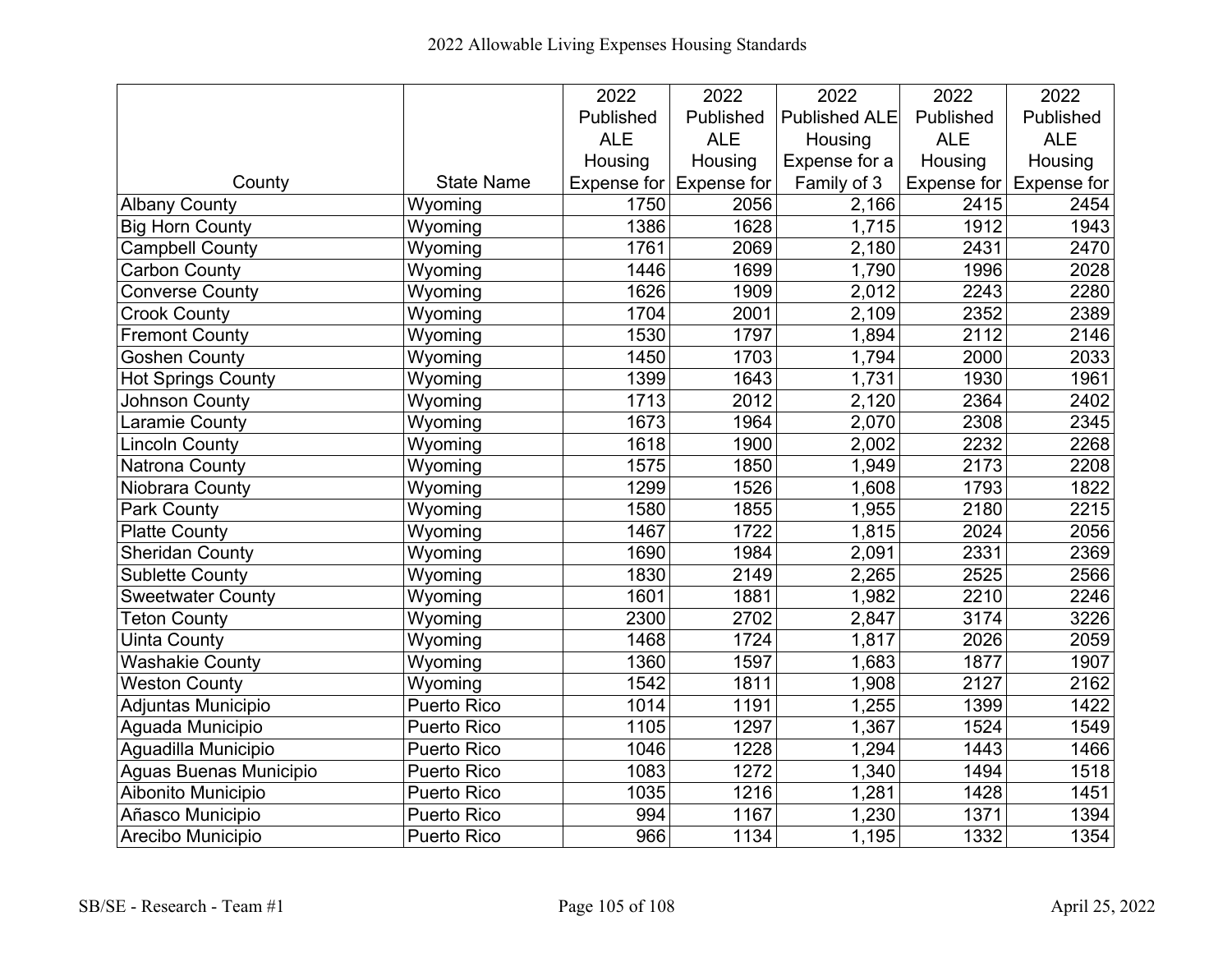|                         |                    | 2022             | 2022               | 2022                 | 2022       | 2022                            |
|-------------------------|--------------------|------------------|--------------------|----------------------|------------|---------------------------------|
|                         |                    | Published        | Published          | <b>Published ALE</b> | Published  | Published                       |
|                         |                    | <b>ALE</b>       | <b>ALE</b>         | Housing              | <b>ALE</b> | <b>ALE</b>                      |
|                         |                    | Housing          | Housing            | Expense for a        | Housing    | Housing                         |
| County                  | <b>State Name</b>  | Expense for      | <b>Expense for</b> | Family of 3          |            | Expense for $\vert$ Expense for |
| <b>Arroyo Municipio</b> | <b>Puerto Rico</b> | $\overline{918}$ | 1078               | 1,136                | 1267       | 1287                            |
| Barceloneta Municipio   | <b>Puerto Rico</b> | 997              | 1171               | 1,234                | 1376       | 1398                            |
| Barranquitas Municipio  | Puerto Rico        | 977              | 1147               | 1,209                | 1348       | 1370                            |
| Bayamón Municipio       | <b>Puerto Rico</b> | 1155             | 1357               | 1,430                | 1594       | 1620                            |
| Cabo Rojo Municipio     | <b>Puerto Rico</b> | 998              | 1172               | 1,235                | 1377       | 1399                            |
| Caguas Municipio        | <b>Puerto Rico</b> | 1146             | 1346               | 1,418                | 1581       | 1607                            |
| Camuy Municipio         | <b>Puerto Rico</b> | 985              | 1157               | 1,219                | 1359       | 1381                            |
| Canóvanas Municipio     | <b>Puerto Rico</b> | 1163             | 1366               | 1,439                | 1604       | 1630                            |
| Carolina Municipio      | <b>Puerto Rico</b> | 1217             | 1429               | 1,506                | 1679       | 1706                            |
| Cataño Municipio        | <b>Puerto Rico</b> | 1185             | 1392               | 1,467                | 1636       | 1662                            |
| Cayey Municipio         | Puerto Rico        | 1092             | 1282               | 1,351                | 1506       | 1531                            |
| Ceiba Municipio         | Puerto Rico        | 908              | 1067               | 1,124                | 1253       | 1273                            |
| Ciales Municipio        | <b>Puerto Rico</b> | 889              | 1044               | 1,100                | 1227       | 1246                            |
| Cidra Municipio         | Puerto Rico        | 1104             | 1296               | 1,366                | 1523       | 1548                            |
| Coamo Municipio         | <b>Puerto Rico</b> | 966              | 1134               | 1,195                | 1332       | 1354                            |
| Comerío Municipio       | Puerto Rico        | 966              | 1135               | 1,196                | 1334       | 1355                            |
| Corozal Municipio       | Puerto Rico        | 979              | 1150               | 1,212                | 1351       | 1373                            |
| Culebra Municipio       | Puerto Rico        | 1718             | 2018               | 2,126                | 2370       | 2409                            |
| Dorado Municipio        | <b>Puerto Rico</b> | 1423             | 1671               | 1,761                | 1964       | 1995                            |
| Fajardo Municipio       | <b>Puerto Rico</b> | 995              | 1168               | 1,231                | 1373       | 1395                            |
| Florida Municipio       | Puerto Rico        | 913              | 1072               | 1,130                | 1260       | 1280                            |
| Guánica Municipio       | Puerto Rico        | 911              | 1070               | 1,128                | 1258       | 1278                            |
| Guayama Municipio       | Puerto Rico        | 949              | 1115               | 1,175                | 1310       | 1331                            |
| Guayanilla Municipio    | <b>Puerto Rico</b> | 942              | 1107               | 1,166                | 1300       | 1321                            |
| Guaynabo Municipio      | <b>Puerto Rico</b> | 1637             | 1923               | 2,026                | 2259       | 2295                            |
| Gurabo Municipio        | Puerto Rico        | 1300             | 1527               | 1,609                | 1794       | 1823                            |
| Hatillo Municipio       | Puerto Rico        | 1050             | 1233               | 1,299                | 1448       | 1472                            |
| Hormigueros Municipio   | Puerto Rico        | 973              | 1143               | 1,204                | 1342       | 1364                            |
| Humacao Municipio       | Puerto Rico        | 1034             | 1215               | 1,280                | 1427       | 1450                            |
| Isabela Municipio       | <b>Puerto Rico</b> | 998              | 1172               | 1,235                | 1377       | 1399                            |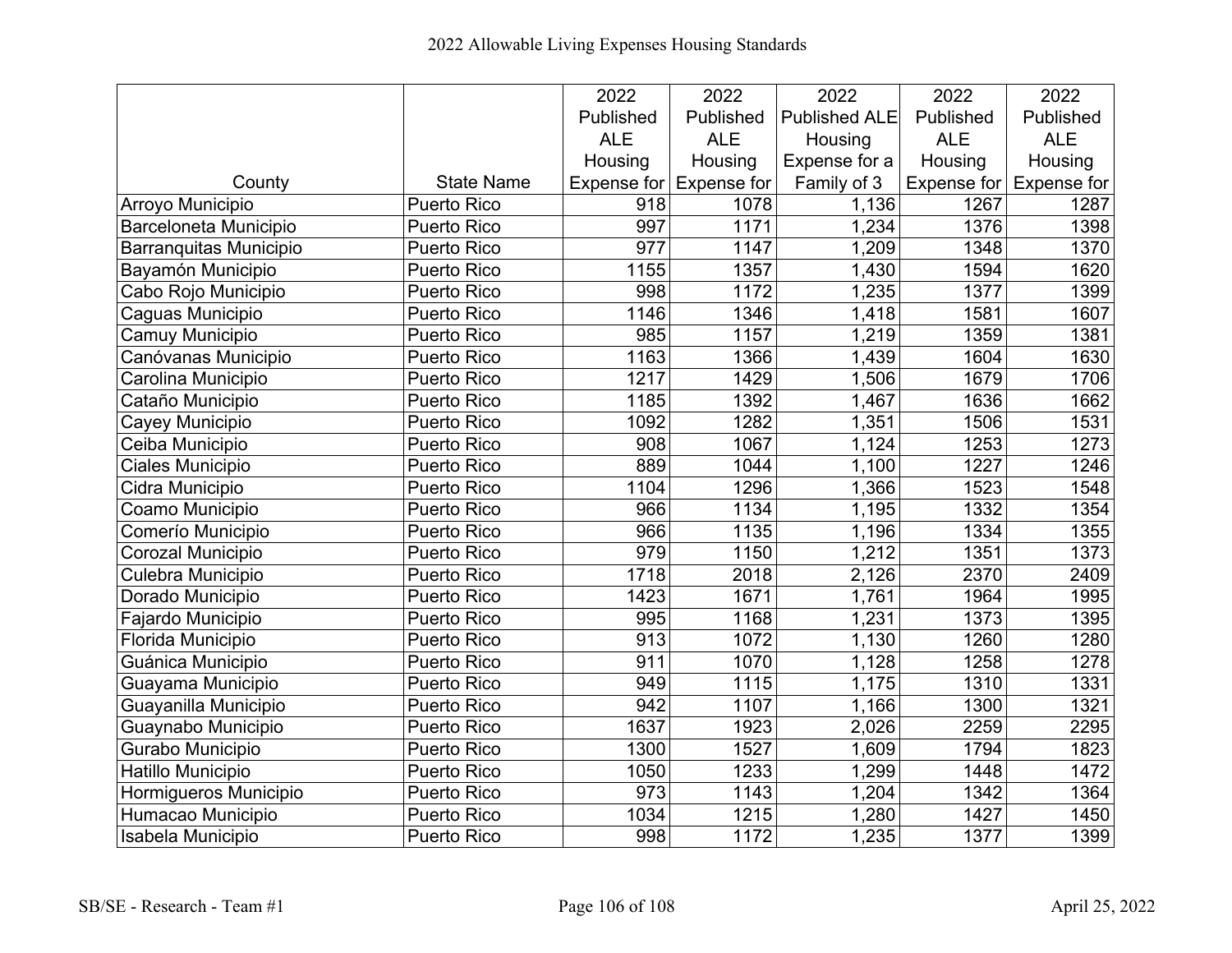|                         |                    | 2022             | 2022               | 2022                 | 2022       | 2022                            |
|-------------------------|--------------------|------------------|--------------------|----------------------|------------|---------------------------------|
|                         |                    | Published        | Published          | <b>Published ALE</b> | Published  | Published                       |
|                         |                    | <b>ALE</b>       | <b>ALE</b>         | Housing              | <b>ALE</b> | <b>ALE</b>                      |
|                         |                    | Housing          | Housing            | Expense for a        | Housing    | Housing                         |
| County                  | <b>State Name</b>  | Expense for      | <b>Expense for</b> | Family of 3          |            | Expense for $\vert$ Expense for |
| Jayuya Municipio        | <b>Puerto Rico</b> | 983              | 1155               | 1,217                | 1357       | 1379                            |
| Juana Díaz Municipio    | Puerto Rico        | 1001             | 1176               | 1,239                | 1381       | 1404                            |
| Juncos Municipio        | Puerto Rico        | 1016             | 1194               | 1,258                | 1403       | 1425                            |
| Lajas Municipio         | <b>Puerto Rico</b> | 927              | 1089               | 1,147                | 1279       | 1300                            |
| Lares Municipio         | Puerto Rico        | 915              | 1075               | 1,133                | 1263       | 1284                            |
| Las Marías Municipio    | Puerto Rico        | 903              | 1060               | 1,117                | 1245       | 1266                            |
| Las Piedras Municipio   | Puerto Rico        | 1090             | 1280               | 1,349                | 1504       | 1528                            |
| Loíza Municipio         | Puerto Rico        | 976              | 1146               | 1,208                | 1347       | 1369                            |
| Luquillo Municipio      | <b>Puerto Rico</b> | 1025             | 1204               | 1,269                | 1415       | 1438                            |
| Manatí Municipio        | <b>Puerto Rico</b> | 1030             | 1210               | 1,275                | 1422       | 1445                            |
| Maricao Municipio       | <b>Puerto Rico</b> | 820              | 963                | 1,015                | 1132       | 1150                            |
| Maunabo Municipio       | Puerto Rico        | 952              | 1118               | 1,178                | 1313       | 1335                            |
| Mayagüez Municipio      | Puerto Rico        | 1021             | 1200               | 1,264                | 1409       | 1432                            |
| Moca Municipio          | <b>Puerto Rico</b> | 1048             | 1231               | 1,297                | 1446       | 1470                            |
| Morovis Municipio       | Puerto Rico        | 966              | 1134               | 1,195                | 1332       | 1354                            |
| Naguabo Municipio       | Puerto Rico        | $\overline{909}$ | 1068               | 1,125                | 1254       | 1275                            |
| Naranjito Municipio     | Puerto Rico        | 936              | 1100               | 1,159                | 1292       | 1313                            |
| Orocovis Municipio      | Puerto Rico        | 938              | 1102               | 1,161                | 1295       | 1315                            |
| Patillas Municipio      | Puerto Rico        | 911              | 1070               | 1,127                | 1257       | 1277                            |
| Peñuelas Municipio      | <b>Puerto Rico</b> | 903              | 1060               | 1,117                | 1245       | 1266                            |
| Ponce Municipio         | <b>Puerto Rico</b> | 1010             | 1186               | 1,250                | 1394       | 1416                            |
| Quebradillas Municipio  | <b>Puerto Rico</b> | 911              | 1070               | 1,128                | 1258       | 1278                            |
| Rincón Municipio        | Puerto Rico        | 1157             | 1359               | 1,432                | 1597       | 1622                            |
| Río Grande Municipio    | Puerto Rico        | 1106             | 1299               | 1,369                | 1526       | 1551                            |
| Sabana Grande Municipio | <b>Puerto Rico</b> | 966              | 1135               | 1,196                | 1334       | 1355                            |
| Salinas Municipio       | Puerto Rico        | 935              | 1098               | 1,157                | 1290       | 1311                            |
| San Germán Municipio    | Puerto Rico        | 983              | 1154               | 1,216                | 1356       | 1378                            |
| San Juan Municipio      | Puerto Rico        | 1298             | 1524               | 1,606                | 1791       | 1820                            |
| San Lorenzo Municipio   | <b>Puerto Rico</b> | 1129             | 1326               | 1,397                | 1558       | 1583                            |
| San Sebastián Municipio | Puerto Rico        | 1025             | 1203               | 1,268                | 1414       | 1437                            |